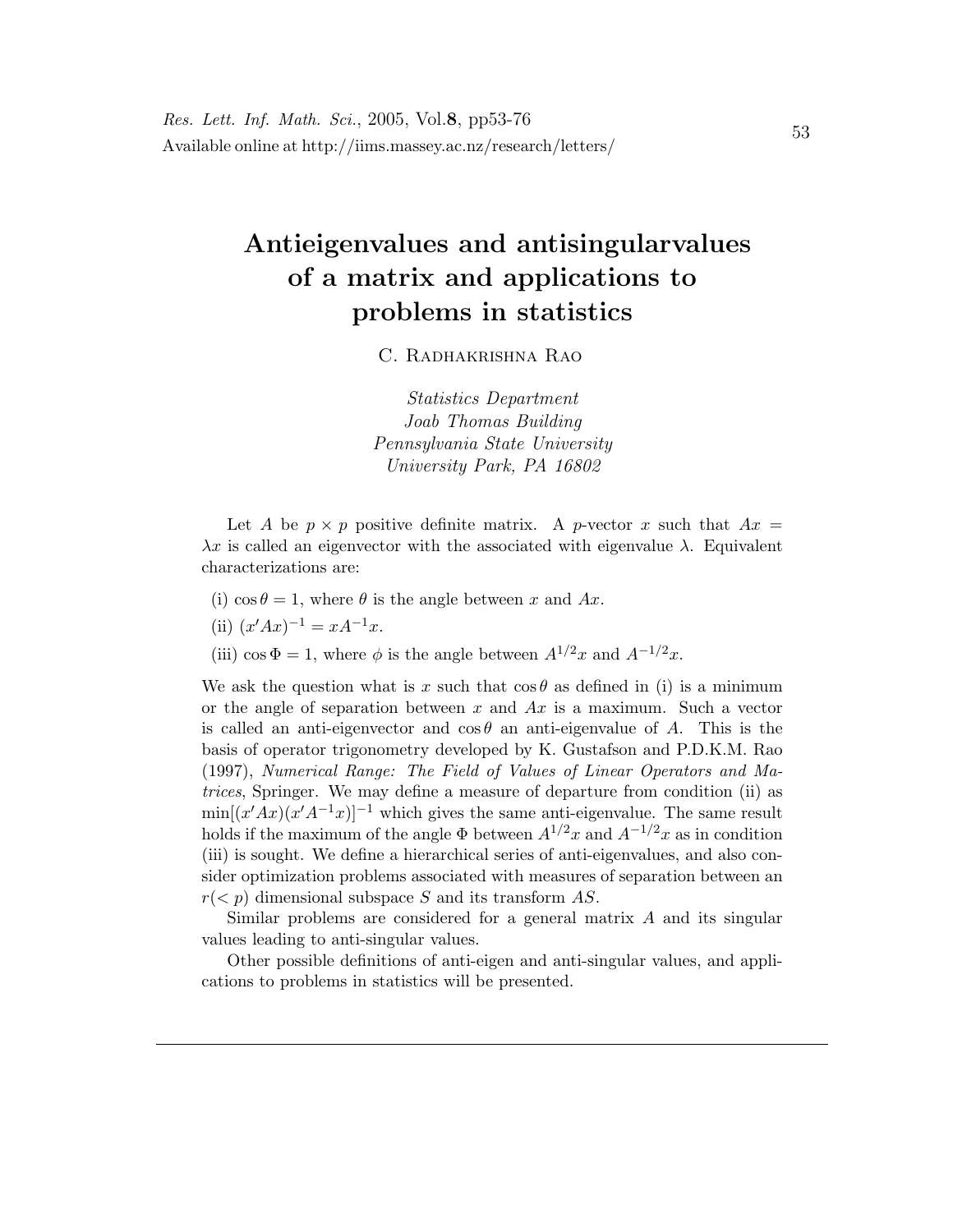### 1 Introduction

Let A be  $p \times p$  positive definite (pd) matrix. A p-vector x such that  $Ax = \lambda x$  is called an eigenvector of A associated with the eigenvalue  $\lambda$  of A. Equivalent characterizations, among many others, are

(i) 
$$
\cos(x, Ax) = (x'Ax) / \sqrt{(x'x)(x'A^2x)} = 1
$$
 (1.1)

(*ii*) 
$$
x'Ax - (x'A^{-1}x)^{-1} = 0
$$
 with  $x'x = 1$ . (1.2)

where  $\cos(x, Ax)$  is the cosine of the angle between the vectors x and Ax.

In statistical and computational problems, we are interested in a vector x for which there is maximum departure from the equations  $(1.1)$  and  $(1.2)$ . For instance

$$
\min_{x} \frac{x'Ax}{\sqrt{(x'x)(x'A^2x)}} = \frac{2\sqrt{\lambda_1\lambda_p}}{\lambda_1 + \lambda_p} \tag{1.3}
$$

is attained at

$$
x^* = \frac{\sqrt{\lambda_p}}{\sqrt{\lambda_1 + \lambda_p}} x_1 \pm \frac{\sqrt{\lambda_1}}{\sqrt{\lambda_1 + \lambda_p}} x_p \tag{1.4}
$$

where  $x_1, \ldots, x_p$  are eigenvectors corresponding to eigenvalues  $\lambda_1 \geq \ldots \geq \lambda_p$ . The result (1.3) is independently discovered by various authors, [Frucht (1943), Kantorovich (1952), Wielandt (1953), Gustafson (1968) and Krein (1969)]. Gustafson calls  $x^*$  in  $(1.4)$  an antieigenvector and the right hand side of  $(1.3)$ , an antieigenvalue of A. In a series of papers Gustafson (1999, 2000a, 2000b, 2002) and Gustafson and Rao (1997) gave a geometrical interpretation of antieigenvalues and antieigenvectors and their applications to several problems. Khattree (2001, 2002, 2003) made some extensions of these results and provided some statistical and computational details involving antieigenvalues.

Shisha and Mond (1967) derived the inequality

$$
\max_{x'x=1} \left[ x'Ax - (x'A^{-1}x)^{-1} \right] = \left( \sqrt{\lambda_1} - \sqrt{\lambda_p} \right)^2 \tag{1.5}
$$

which provides the maximum departure from the relation (1.2). The maximum is attained at

$$
x^* = \left[\frac{\sqrt{\lambda_1}}{\sqrt{\lambda_1} + \sqrt{\lambda_p}}\right]^{1/2} x_1 \pm \left[\frac{\sqrt{\lambda_p}}{\sqrt{\lambda_1} + \sqrt{\lambda_p}}\right]^{1/2} x_p. \tag{1.6}
$$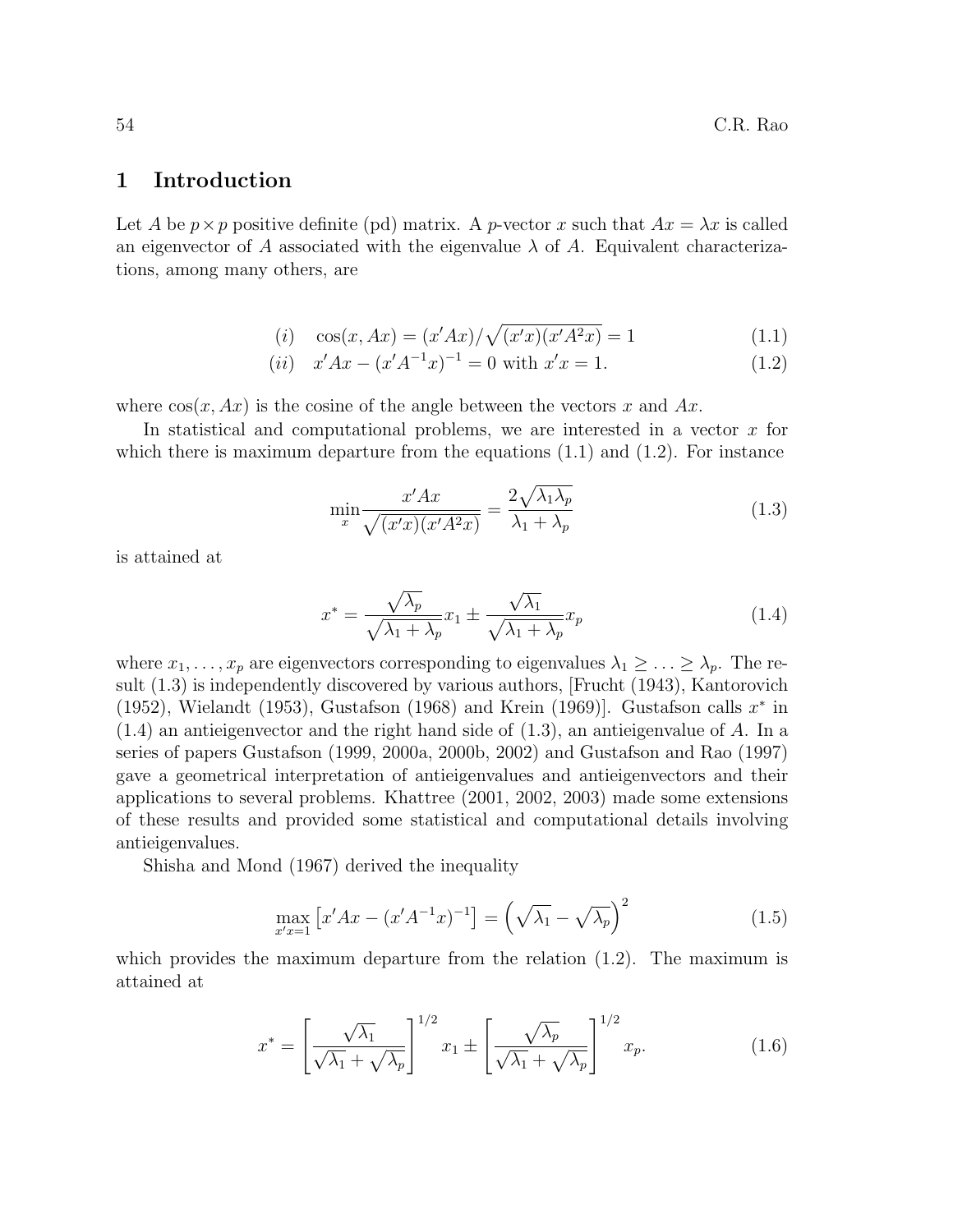A generalization of  $(1.1)-(1.4)$  is as follows. Let X be a  $p \times r$  matrix of rank r. The cosines of the angles between the vector spaces generated by the column vectors of X and those of AX are square roots of the eigenvalues of

$$
R = (X'X)^{-1/2}X'AX(X'A^2X)^{-1}X'AX(X'X)^{-1/2}
$$
\n(1.7)

which reduces to identity matrix  $I$  of order  $r$  when the columns of  $X$  are eigenvectors of A. Two measures of departure of R from I are the product and sum of the eigenvalues of (1.7). The minimum values of these measures and their applications are considered in Section 2.2.

Another characterization of a matrix X of any set of eigenvectors of  $A$  is

$$
X'AX - (X'A^{-1}X)^{-1} = 0\tag{1.8}
$$

and a measure of departure from (1.8) is

trace 
$$
(X'AX - (X'A^{-1}X)^{-1})
$$
, with  $X'X = I$ . (1.9)

The maximum value of (1.9) is obtained in Section 4.3.

A general problem of interest is the extension of the concepts of antieigenvalues and antieigenvectors of a matrix A to eigenvalues and eigenvectors of a matrix B with respect to a positive definite matrix  $A$  arising from the determinantal equation  $|B - \lambda A| = 0$ . This leads to minimization of a function of the type

$$
(x'Cx)^2/(x'Ax)(x'Bx)
$$
\n
$$
(1.10)
$$

which is considered in Section 6.

Some problems in statistics require optimization of expressions like

$$
(x'Ay)^2/(x'Ax)(y'Ay)
$$
\n
$$
(1.11)
$$

and functions of

$$
(X'AX)^{-1/2}X'AY(YAY')^{-1}Y'AX(X'AX)^{-1/2}
$$
\n(1.12)

where  $X$  and  $Y$  are matrices. These are considered in Section 3.2.

*Notation:* Throughout this paper  $S(X)$ , where X is a  $p \times r$  matrix, represents a subspace of  $R^p$  spanned by the column vectors of X. The eigenvalues of a  $p \times p$ positive definite (pd) matrix A are represented by  $\lambda_1 \geq \lambda_2 \geq \ldots \geq \lambda_p$  and the corresponding eigenvectors by  $x_1, \ldots, x_p$ .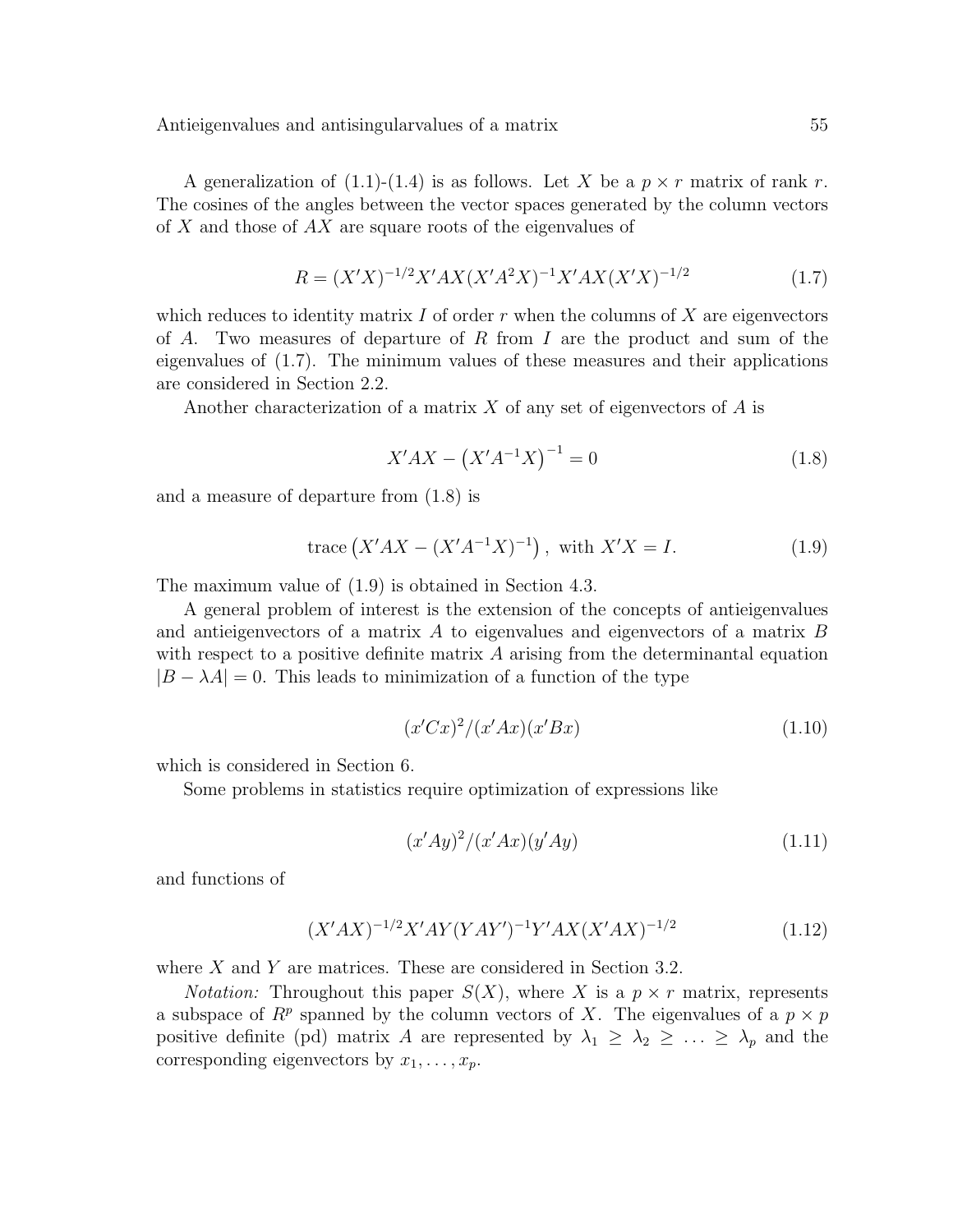### 2 Kantorovich inequality and generalizations

### 2.1 Antieigenvalues and antieigenvectors

Let A be a  $p \times p$  positive definite (pd) matrix. Then the cosine of the angle  $\theta$  between a vector  $x$  and  $Ax$  is

$$
\cos \theta = \frac{x'Ax}{\sqrt{(x'x)(x'A^2x)}}
$$
\n(2.1)

which has the value unity if x is an eigenvector of A, i.e.,  $Ax = \lambda x$  for some  $\lambda$ . We raise the question: For what vector x,  $\cos \theta$  takes the minimum value or the angle of separation between x and  $Ax$  is a maximum. The answer is provided by the Kantorovich inequality

$$
1 \ge \frac{x'Ax}{\sqrt{(x'x)(x'A^2x)}}' \ge \frac{2\sqrt{\lambda_1\lambda_p}}{\lambda_1 + \lambda_p} = \mu_1
$$
\n(2.2)

and the minimum value is attained at

$$
x = \frac{\sqrt{\lambda_p}x_1 \pm \sqrt{\lambda_1}x_p}{\sqrt{\lambda_1 + \lambda_p}} = (u_1, u_2). \tag{2.3}
$$

The pair of vectors in  $(2.3)$  represented by  $(u_1, u_2)$ , are called the first antieigenvectors and  $\mu_1$  in (2.2), the first antieigenvalue of A. The terminology was introduced by Gustafson (1968). The angle  $\theta_1 = \cos^{-1} \mu_1$  is called an angle of the operator of A.

Now, we define

$$
\mu_2 = \min_{x \perp x_1, x_p} \frac{x' A x}{\sqrt{(x' x)(x' A^2 x)}}
$$
(2.4)

as the second antieigenvalue of A and the associated vectors  $(u_3, u_4)$ , as the second antieigenvectors of A. Expressing  $x = a_2x_2 + \ldots + a_{p-1}x_{p-1}$ 

$$
\frac{x'Ax}{\sqrt{(x'x)(x'A^2x)}} = \frac{\lambda_2 a_2^2 + \ldots + \lambda_{p-1} a_{p-1}^2}{\sqrt{(\sum a_i^2)(\sum \lambda_i^2 a_i^2)}}
$$

and applying Kantorovich inequality we find

$$
\mu_2 = \frac{2\sqrt{\lambda_2\lambda_{p-1}}}{\lambda_2 + \lambda_{p-1}}
$$

and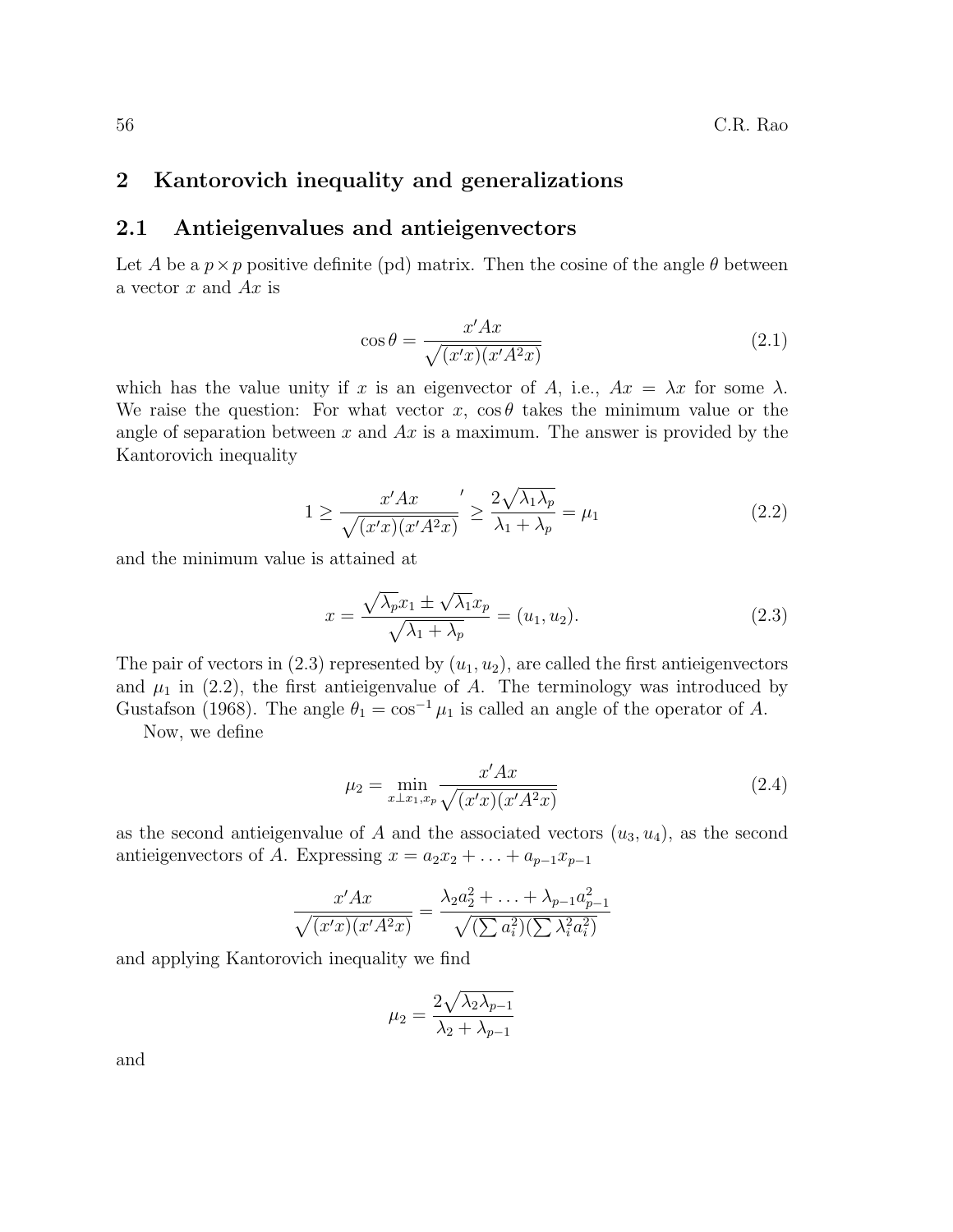$$
(u_3, u_4) = \frac{\sqrt{\lambda_{p-1}x_2 \pm \sqrt{\lambda_2}x_{p-1}}}{\sqrt{\lambda_2 + \lambda_p}}.
$$
\n(2.5)

We seek now the minimum of (2.1) subject to the condition  $x \perp x_1, x_2, x_{p-1}, x_p$ which yields the third antieigenvalue  $\mu_3$  and the antieigenvectors  $(u_4, u_5)$ , and so on. Thus we have

$$
\mu_1 \le \mu_2 \le \ldots \le \mu_r, \ r = [p/2], \ \mu_i = 2\sqrt{\lambda_i \lambda_{p-i+1}}/(\lambda_i + \lambda_{p-i+1})
$$
\n(2.6)

the ordered antieigenvalues and the corresponding antieigenvectors  $(u_1, u_2), \ldots,$  $(u_{2r-1}, u_{2r})$ . When p is odd, the antieigenvalue of order  $(p+1)/2$  is unity with the corresponding antieigenvector  $x_{(p+1)/2}$ .

### 2.2 Antieigensupspace

Consider the subspace  $S(X)$  spanned by the columns of a matrix X of order  $p \times r$ and rank  $r \leq p$ . The squared cosines of the angles between the supspaces  $S(X)$  and  $S(AX)$  are eigenvalues of

$$
(X'X)^{-1/2}X'AX(X'A^2X)^{-1}X'AX(X'X)^{-1/2}
$$
\n(2.7)

which reduces to  $I_r$  (identity matrix of order r) when  $S(X)$  is spanned by r eigenvectors of A.

Making the transformation  $Y = A^{1/2}X$ , the expression (2.7) can be written in a familiar form:

$$
(Y'A^{-1}Y)^{-1/2}Y'Y(Y'AY)^{-1}Y'Y(Y'A^{-1}Y)^{-1/2}.
$$
 (2.8)

A measure of departure of  $(2.8)$  from  $I_r$  is the determinant of  $(2.8)$ 

$$
|Y'Y|^2/|Y'A^{-1}Y||Y'AY|
$$
\n(2.9)

which is less than unity. We seek the minimum of  $(2.9)$ . There are a number of proofs showing that

$$
\frac{|Y'Y|^2}{|Y'A^{-1}Y||Y'AY|} \ge \mu_1 \mu_2 \dots \mu_r \tag{2.10}
$$

where  $\mu_1, \ldots, \mu_r$  are defined in (2.6) and the minimum is attained if  $S(X)$  is spanned by the first  $r$  antieigenvectors

$$
\frac{\sqrt{\lambda_{p-i+1}}}{\sqrt{\lambda_i + \lambda_{p-i+1}}} x_i + \frac{\sqrt{\lambda_i}}{\sqrt{\lambda_i + \lambda_{p-i+1}}} x_{p-i+1}
$$
\n(2.11)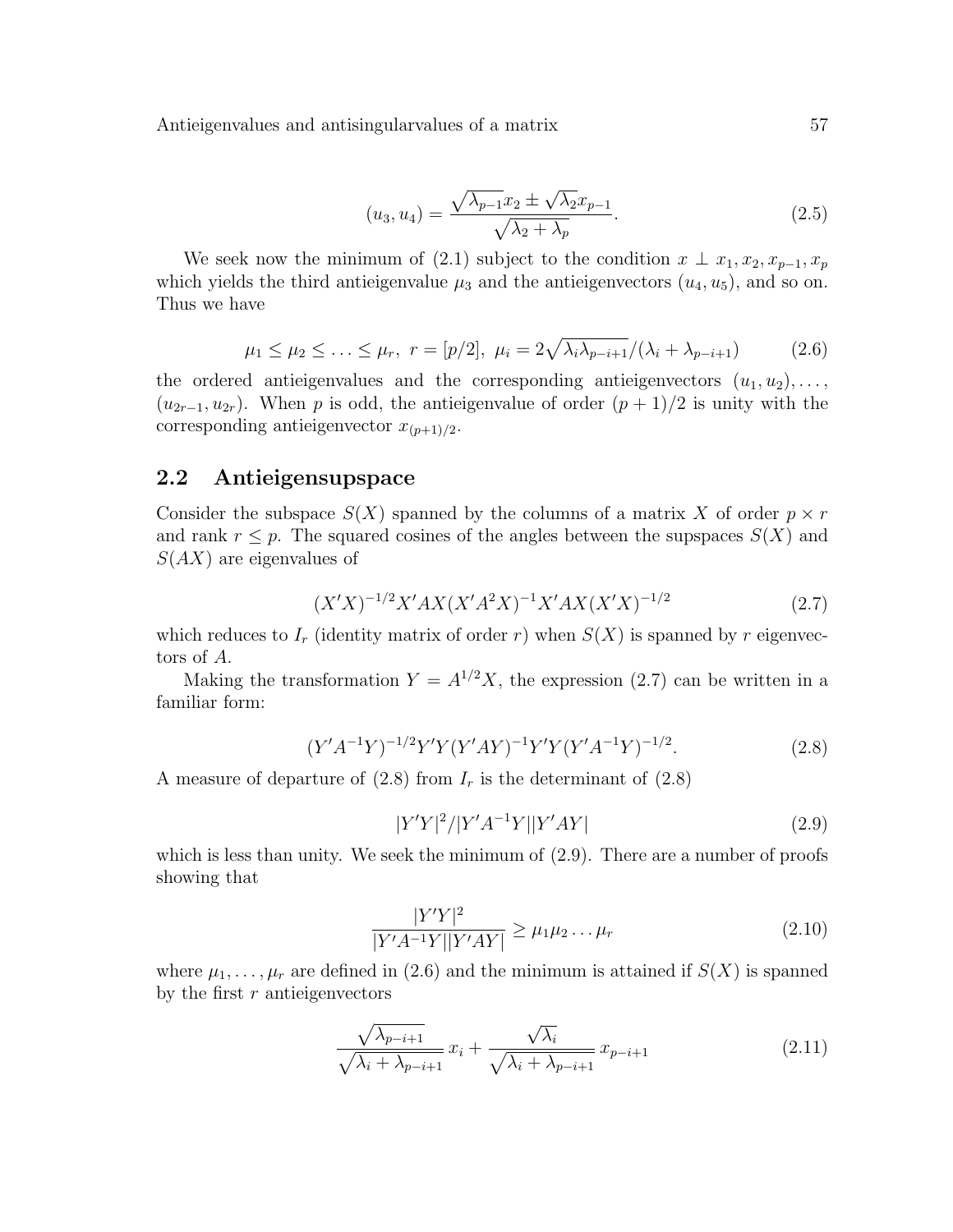$i = 1, \ldots, r$ . [Bloomfield and Watson (1975), Knott (1975)].

# 2.3 A statistical application: Efficiency of least squares estimator

#### 2.3.1 A linear model with one covariate

Consider the linear model with one covariate

$$
y = x\beta + \varepsilon, \ C(\varepsilon, \varepsilon) = \sigma^2 A \tag{2.12}
$$

where y, x and  $\varepsilon$  are p-vectors,  $\beta$  is the regression coefficient and  $C(u, v)$  represents the covariance of random variables u and v. Least squares estimator of  $\beta$  (assuming  $A = I_p$ ) is

$$
\tilde{\beta} = (x'x)^{-1}x'y \text{ with } V(\tilde{\beta}) = \sigma^2 x' Ax/(x'x)^2.
$$

The minimum variance linear estimator of  $\beta$  is

$$
\hat{\beta} = (x' A^{-1} x)^{-1} x' A^{-1} y
$$
 with  $V(\hat{\beta}) = \sigma^2 (x' A^{-1} x)^{-1}$ .

The efficiency of  $\tilde{\beta}$  compared to that of  $\hat{\beta}$  is

$$
\frac{V(\hat{\beta})}{V(\tilde{\beta})} = \frac{(x'x)^2}{(x'Ax)(x'A^{-1}x)} \ge \frac{4\lambda_1\lambda_p}{(\lambda_1 + \lambda_p)^2} = \mu_1^2
$$
\n(2.13)

so that the efficiency is above  $\mu_1^2$  for any covariate, using the result (2.2).

Another measure of efficiency is the squared correlation of  $\tilde{\beta}$  and  $\hat{\beta}$ , which is the same as  $V(\hat{\beta})/V(\tilde{\beta})$  with the minimum value  $\mu_1^2$ .

#### 2.3.2 A linear model with s covariates

Consider the linear model

$$
y = X\beta + \varepsilon, \ C(\varepsilon, \varepsilon) = \sigma^2 A
$$

where y and  $\varepsilon$  are p-vectors, X is a  $p \times s$  matrix of rank s and  $\beta$  is an s-vector of unknown parameters. The least squares estimator of  $\beta$  is

$$
\tilde{\beta} = (X'X)^{-1}X'y \text{ with } C(\tilde{\beta}, \tilde{\beta}) = \sigma^2 (X'X)^{-1}X'AX(X'X)^{-1}.
$$
 (2.14)

The minimum covariance linear estimator of  $\beta$  is

$$
\hat{\beta} = (X'A^{-1}X)^{-1}X'A^{-1}y \text{ with } C(\hat{\beta}, \hat{\beta}) = \sigma^2 (X'A^{-1}X)^{-1}. \tag{2.15}
$$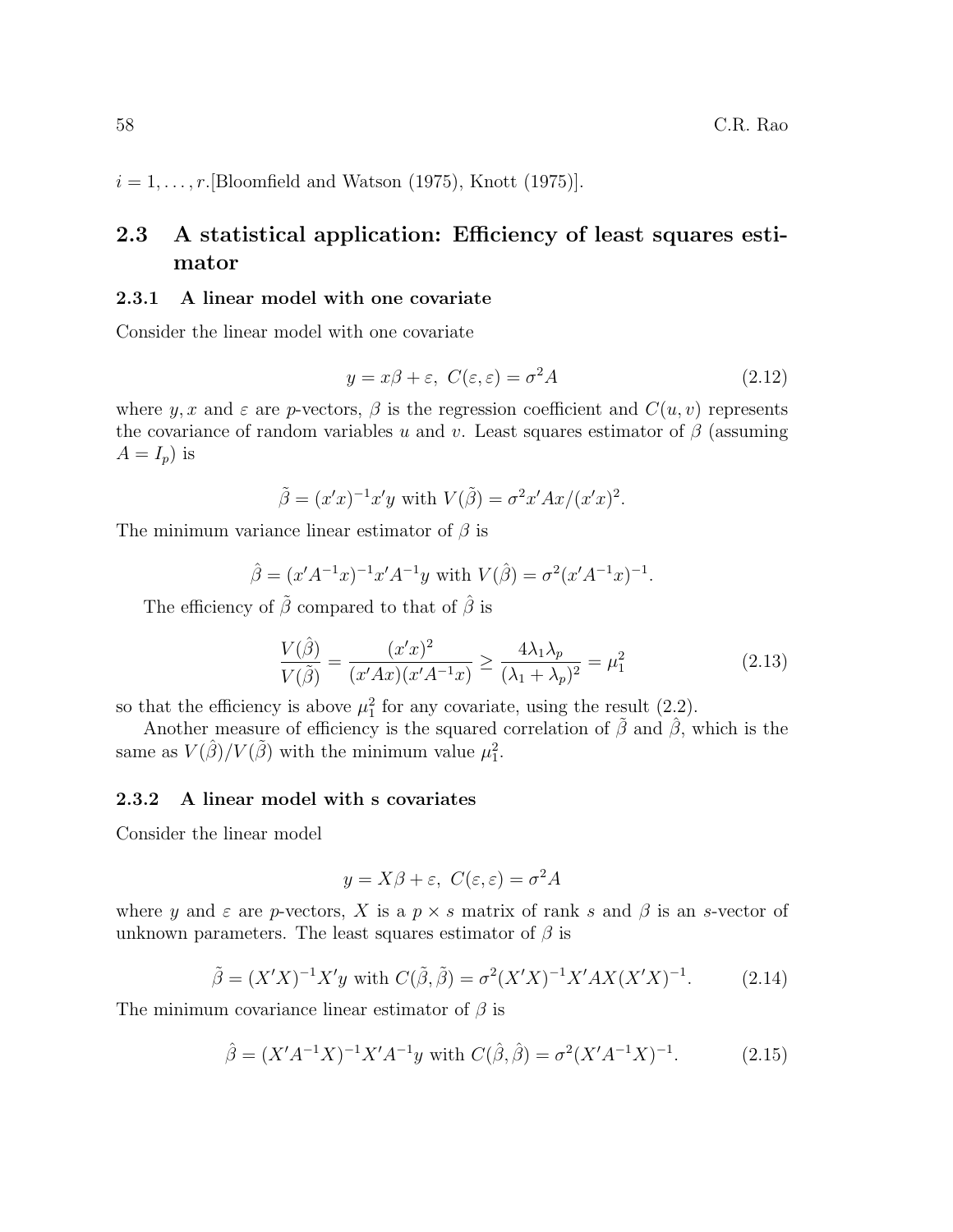(i) A measure of relative efficiency is

$$
\frac{|C(\hat{\beta}, \hat{\beta})|}{|C(\tilde{\beta}, \tilde{\beta})|} = \frac{|X'X|^2}{|X'AX||X'A^{-1}X|} \ge (\mu_1 \dots \mu_s)^2
$$
\n(2.16)

using the result (2.10).

(ii) Another way of measuring efficiency is to consider the product of the squared canonical correlations between  $\tilde{\beta}$  and  $\tilde{\beta}$ , which are the eigenvalues of

$$
\left[C(\hat{\beta},\hat{\beta})\right]^{-1/2} C(\hat{\beta},\tilde{\beta}) \left[C(\tilde{\beta},\tilde{\beta})\right]^{-1} C(\tilde{\beta},\hat{\beta}) \left[C(\hat{\beta},\hat{\beta})\right]^{-1/2}.
$$
 (2.17)

Substituting

$$
C(\hat{\beta}, \tilde{\beta}) = \sigma^2 (X'A^{-1}X)^{-1} = C(\hat{\beta}, \hat{\beta})
$$

$$
C(\tilde{\beta}, \tilde{\beta}) = \sigma^2 (X'X)^{-1} X' A X (X'X)^{-1}
$$

the expression (2.17) becomes

$$
(X'A^{-1}X)^{-1/2}X'X(X'AX)^{-1}X'X(X'A^{-1}X)^{-1/2}
$$
 (2.18)

and the product of the eigenvalues of (2.18) is

$$
\frac{|X'X|^2}{|X'A^{-1}X||X'AX|}
$$

which is the same as (2.16) and hence has the same lower limit.

(iii) Another way of looking at the problem is to find the condition for  $\tilde{\beta}$  and  $\hat{\beta}$  to be equal. Using the expressions (2.14) and (2.15)

$$
\tilde{\beta} - \hat{\beta} = \left[ (X'X)^{-1}X' - (X'A^{-1}X)^{-1}X'A^{-1} \right]y.
$$

The difference will be zero for all  $y$  if

$$
(X'X)^{-1}X' = (X'A^{-1}X)^{-1}X'A^{-1}
$$
  
\n
$$
\Rightarrow X'A = (X'X)(X'A^{-1}X)^{-1}X' \Rightarrow X'AZ = 0
$$
\n(2.19)

where  $S(Z)$  is the orthogonal complement of  $S(X)$ . Conversely if  $X'AZ = 0$ , then  $(\tilde{\beta} - \hat{\beta}) = 0$ .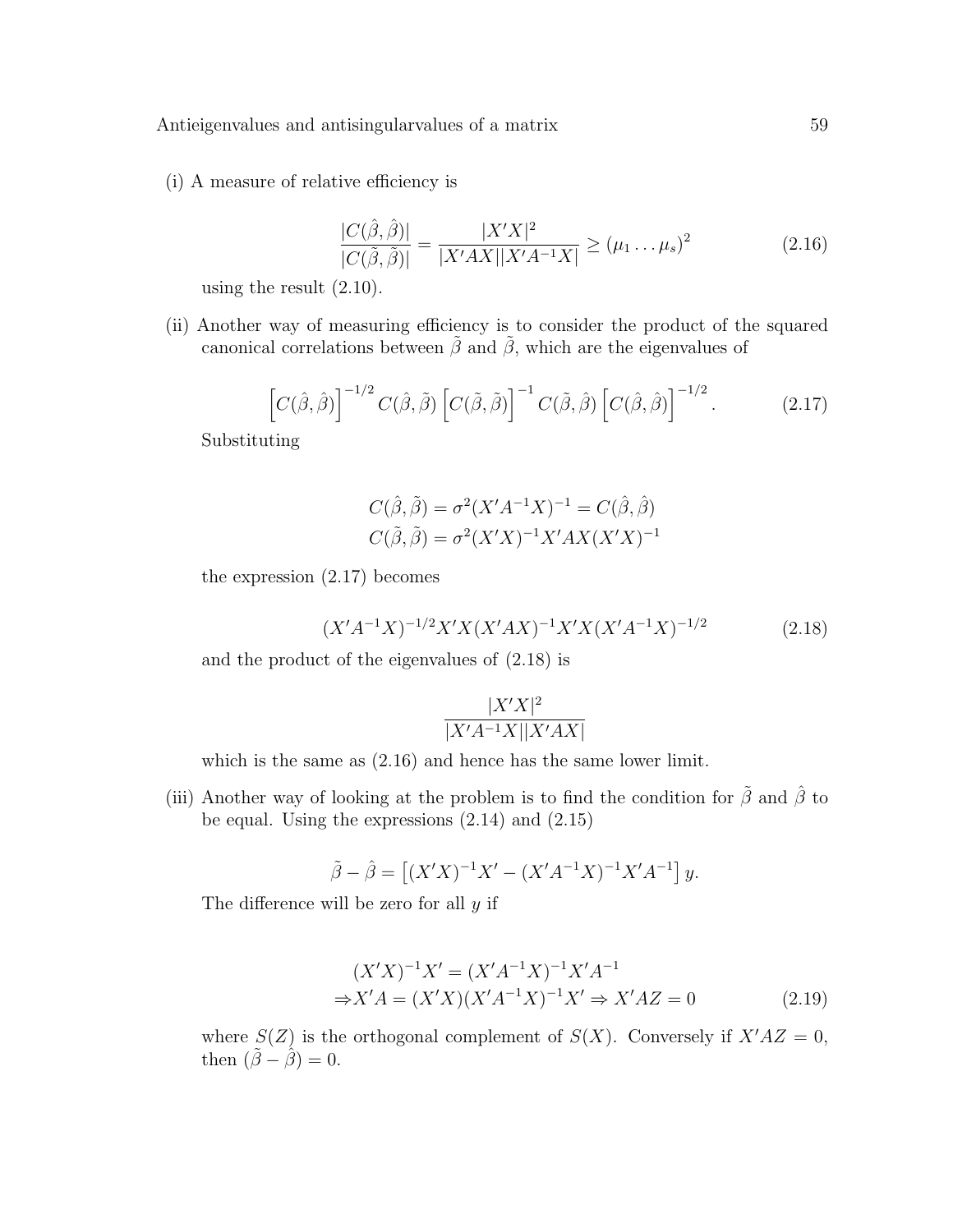*Note* 1. The condition  $X'AZ = 0$  in (2.19) implies that A has the structure

$$
A = XUX' + ZVZ'
$$
\n<sup>(2.20)</sup>

for some matrices  $u$  and  $V$ . The result  $(2.20)$  was established in Rao  $(1967)$ .

*Note* 2. The condition for equality of  $\tilde{\beta}$  and  $\hat{\beta}$  can also be derived from Theorem (i) proved in Rao (1973, p.317) that  $\tilde{\beta}$  is a minimum covariance estimator iff it has zero covariance with the linear functions  $Z'y$  which have zero expectation. Now

$$
C(\tilde{\beta}, Z'y) = (X'X)^{-1}X'AZ = 0 \Rightarrow X'AZ = 0.
$$
 (2.21)

Note 3. The condition

$$
X'AZ = 0 \Rightarrow P_XA^2P_X - (P_XAP_X)^2 = 0 \tag{2.22}
$$

which provides another measure of efficiency

$$
\max_{X} \text{trace} [P_X A^2 P_X - (P_X A P_X)^2] = \frac{1}{4} \sum_{1} (\lambda_i - \lambda_{p-i+1})^2
$$
 (2.23)

derived by Bloomfield and Watson (1975). [See Bartman and Bloomfield (1981) for related work].

The condition (2.22) can also be written as

$$
X'A^2X = X'AX(X'X)^{-1}X'AX
$$
  
\n
$$
\Rightarrow (X'A^2X)^{-1/2}X'AX(X'X)^{-1}X'AX(X'A^2X)^{-1/2} = I
$$
 (2.24)

which provides measures of efficiency

$$
|X'AX|^2/|X'X||X'A^2X|
$$
\n(2.25)

and

trace 
$$
[(XA^{2}X)^{-1/2}X'AX(X'X)^{-1}X'AX(X'A^{2}X)^{-1/2}]
$$
. (2.26)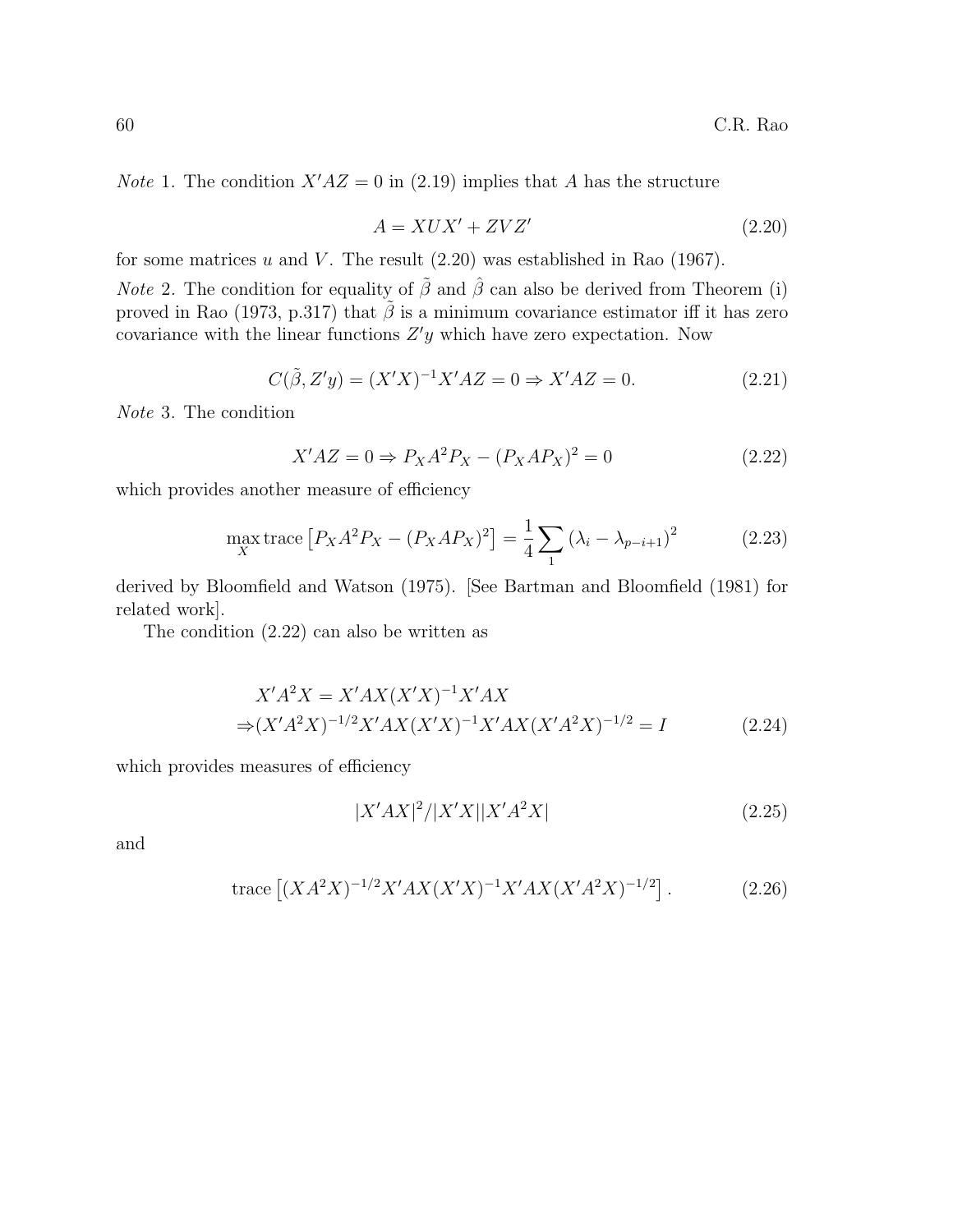# 3 Wielandt inequality and applications

### 3.1 Proof of Wielandt inequality

Consider two p-vectors x, y such that  $x'y = 0$  (i.e., x and y are orthogonal and the problem:

$$
\max_{x \perp y} \frac{(x'Ay)^2}{(x'x)(y'A^2y)}\tag{3.1}
$$

i.e., minimizing the angle between  $x$  and  $Ay$ . Making the transformation

$$
u = A^{-1/2}x, \ v = A^{1/2}y
$$

the problem reduces to

$$
\max_{u \perp v} \frac{(u'Av)^2}{(u'Au)(v'Av)}.\tag{3.2}
$$

The following is known as Wielandt inequality

$$
\frac{(u'Av)^2}{(u'Au)(v'Av)} \le \left(\frac{\lambda_1 - \lambda_p}{\lambda_1 + \lambda_p}\right)^2 = 1 - \mu_1^2
$$
\n(3.3)

under the condition  $u'v = 0$ . [See the references, Wielandt (1953), Alparger (1996) and Davis and Schneider (1996)]. A simple proof of (3.3) is as follows.

Let U be a matrix of order  $p \times (p-1)$  such that  $u'U = 0$ . Then  $v = Ua$  for some  $(p-1)$ -vector a. Then  $(3.2)$  becomes

$$
\frac{(u'AUa)^2}{(u'Au)(a'U'AUa)}.\t(3.4)
$$

By Cauchy-Schwarz inequality

$$
(3.4) \le \frac{u'AU(U'AU)^{-1}U'Au}{u'Au}.
$$
\n(3.5)

Using the result (Rao (1973), p.77, example 32)

$$
AU(U'AU)^{-1}U'A = A - u(u'A^{-1}u)^{-1}u'.
$$

(3.5) becomes

$$
1 - \frac{(u'u)^2}{(u'Au)(u'A^{-1}u)} \le 1 - \mu_1^2 = \frac{(\lambda_1 - \lambda_p)^2}{(\lambda_1 + \lambda_p)^2}
$$
(3.6)

which proves  $(3.3)$ .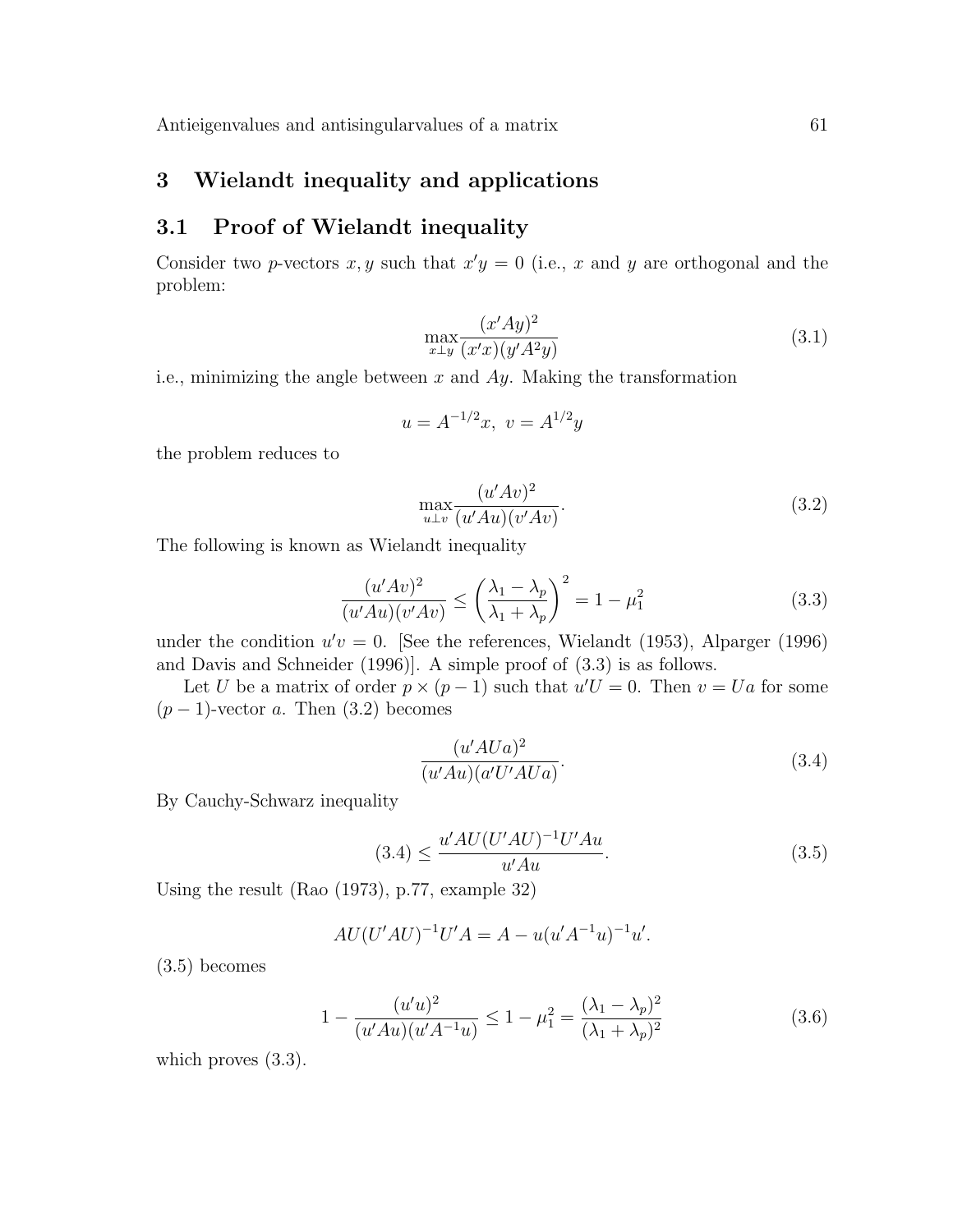### 3.2 Generalization of Wielandt inequality

Let us consider the subspaces  $S(X)$  and  $S(Y)$  spanned by the columns of X of order  $p \times r$  and of Y of order  $p \times s$  respectively, such that  $X'Y = 0$ . What are X and Y such that  $S(X)$  and  $S(AY)$  are as close as possible? The squared cosines of the angles,  $\rho_1^2, \ldots, \rho_m^2[m = \min(r, s)]$  between  $S(X)$  and  $S(AY)$  are the eigenvalues of

> $(X'X)^{-1/2}X'AY(Y'A^2Y)^{-1}Y'AX(X'X)^{-1/2}$ (3.7)

which, after suitable transformation can be written as

$$
\Phi(X,Y) = (X'AX)^{-1/2}X'AY(Y'AY)^{-1}Y'AX(X'AX)^{-1/2}.
$$
\n(3.8)

Let

$$
G(X) = (X'AX)^{-1/2}X'X(X'A^{-1}X)^{-1}X'X(X'AX)^{-1/2}
$$

$$
P(X,Z) = (X'AX)^{-1/2}X'A^{1/2}Z(Z'Z)^{-1}Z'A^{1/2}X(X'AX)^{-1/2}
$$

where  $S(Z)$  is the orthogonal compliment of  $S(A^{-1/2}X)$  and  $S(A^{1/2}Y)$ . Using the identity

$$
I = A^{-1/2} X (X'A^{-1}X)^{-1} X' A^{-1/2} + A^{1/2} Y (Y'AY)^{-1} Y' A^{1/2} + Z (Z'Z)^{-1} Z'.
$$

 $\Phi(X, Y)$  in (3.8) can be written as

$$
I - G(X) - P(X, Z) \tag{3.9}
$$

and

$$
I - \Phi(X, Y) = G(X) + P(X, Z) \ge G(X)
$$
\n(3.10)

since  $P(X, Z)$  is nnd. Denoting the squared cosines of angles between  $S(X)$  and  $S(AY)$  by  $\rho_1^2, \ldots, \rho_m^2, [m = \min(r, s)],$ 

$$
|I - \Phi(X, Y)| = \prod_{i=1}^{m} (1 - \rho_i^2) = |G(X) + P(X, Z)|
$$
  
\n
$$
\geq |G(X)| \geq \prod_{i=1}^{m} \frac{4\lambda_i \lambda_{p-i+1}}{(\lambda_i + \lambda_{p-i+1})^2} = \prod_{i=1}^{m} \mu_i^2
$$
(3.11)

using (2.10). Also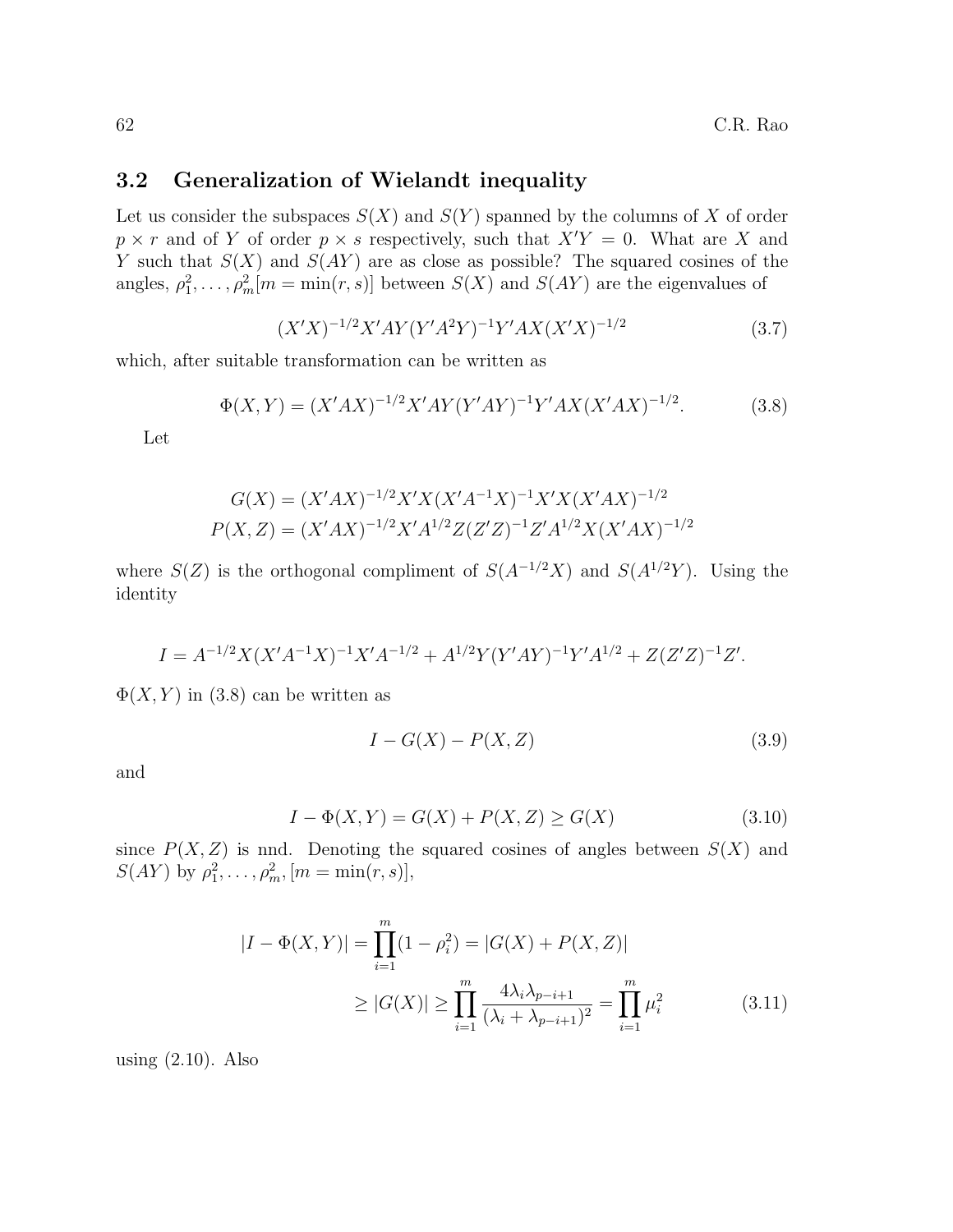$$
|\Phi(X,Y)| = \prod_{i=1}^{m} \rho_i^2 = |I - G(X) - P(X,Z)|
$$
  
\n
$$
\leq |I - G(X)| \leq \prod_{i=1}^{m} \frac{(\lambda_i - \lambda_{p-m+i})^2}{(\lambda_i + \lambda_{p-m+i})^2}.
$$
\n(3.12)

The results (3.11) and (3.12) are given in Khatri (1978), Khatri and Rao (1981) and Khatri and Rao  $(1982)$ . For related work when X is a vector, reference may be made to Eaton (1976).

#### 3.3 Statistical application: Sphericity tests

Wielandt's inequality (3.3) is used for constructing some test criteria in multivariate analysis. Let x be a p-vector variable with mean  $\mu$  and variance covariance matrix  $\Sigma = E[(x - \mu)(x - \mu)']$ . We want to test the hypothesis  $H_0$  against  $H_1$ ,

$$
H_0: \Sigma = \sigma^2 I_p (I_p \text{ is identity matrix}),
$$
  

$$
H_1: \Sigma \text{ is arbitrary.}
$$

**Test 1:** If  $\Sigma = \sigma^2 I_p$ , then  $k_1^{\prime} Ak_2 = 0$  for any two orthogonal vectors  $k_1$  and  $k_2$ (i.e.,  $k'_1 k_2 = 0$ ). This condition can be used to construct the test criterion

$$
C_1 = \max_{k_1 \perp k_2} \frac{(k_1' A k_2)^2}{(k_1' A k_1)(k_2' A k_2)}\tag{3.13}
$$

where A is an estimate of  $\Sigma$  based on a sample, and  $k_1$  and  $k_2$  are normalized vectors. Using Wielandt inequality (3.3), the test criterion is

$$
C_1 = \frac{(\lambda_1 - \lambda_p)^2}{(\lambda_1 + \lambda_p)^2} = 1 - \mu_1^2
$$
\n(3.14)

where  $\lambda_1$  and  $\lambda_p$  are the largest and smallest eigenvalues of A. A large value of  $C_1$  or a small value of  $\mu_1$  indicates departure from  $H_0$ .

**Test 2:** Let  $K_1$  be a  $p \times q$  matrix of rank q and  $K_2$  be a  $p \times (p - q)$  matrix of rank  $(p - q)$  such that  $K_1' K_2 = 0$  (null matrix). Also let  $q \leq p - q$ .

Consider random variables  $u = K'_1 x$  and  $v = K'_2 x$ . If the covariance matrix of x is  $\sigma^2 I$ , then  $K_1' x$  and  $K_2' x$  are uncorrelated. If A is the estimated covariance matrix of  $x$  based on a sample of observations on  $x$ , then the estimated squared canonical correlations between  $K_1'x$  and  $K_2'x$  are the eigenvalues of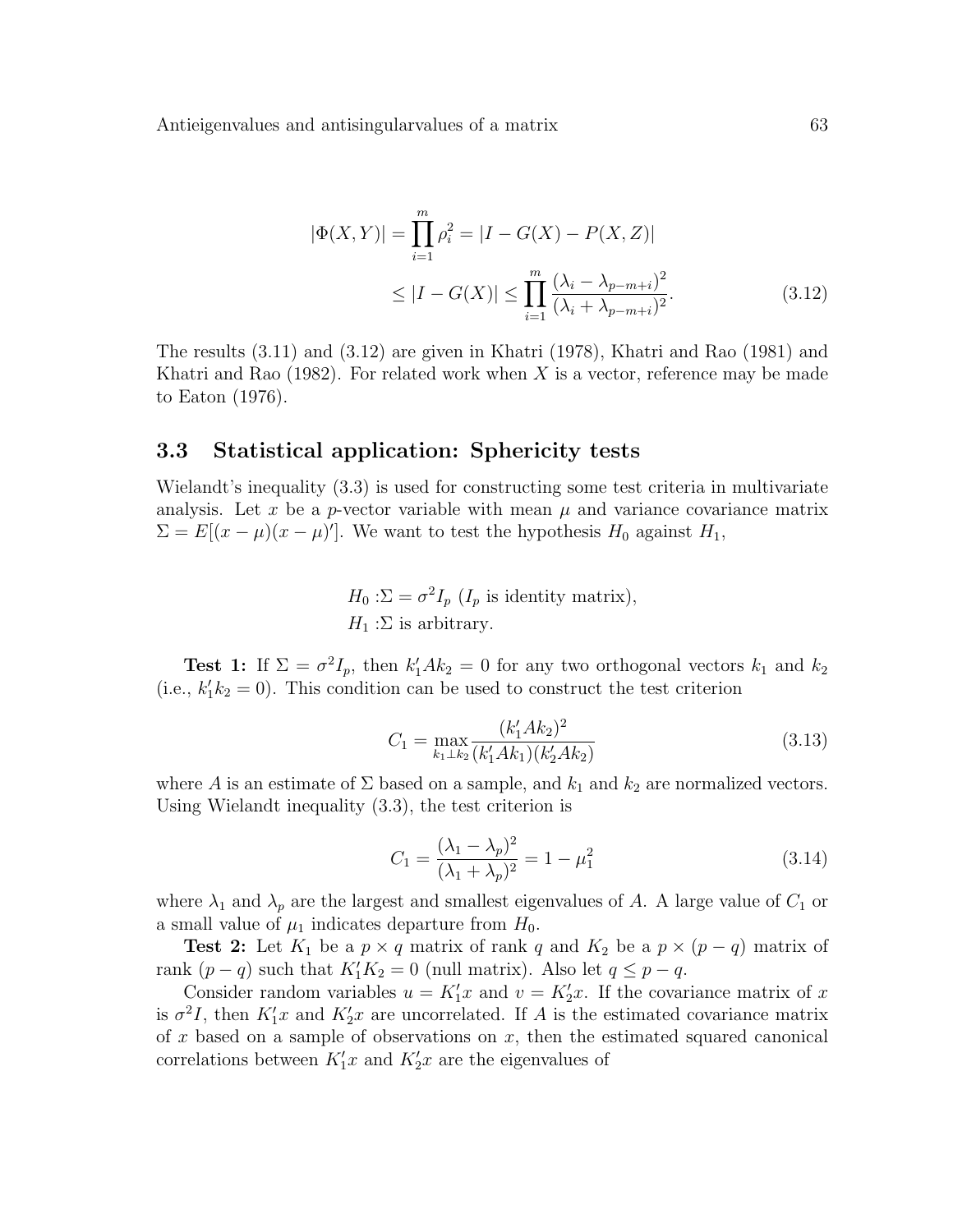$$
(K'_1AK_1)^{-1/2}K'_1AK_2(K'_2AK_2)^{-1}K'_2AK_1(K'_1AK_1)^{-1/2}
$$
  
=  $I - (K'_1AK_1)^{-1/2}(K'_1A^{-1}K_1)^{-1}(K'_1AK_1)^{-1/2} = \Phi(K_1).$  (3.15)

Then

$$
|\Phi(K_1)| = \hat{\rho}_1 \dots \hat{\rho}_q^2
$$
  

$$
|I - \Phi(K_1)| = (1 - \hat{\rho}_1^2) \dots (1 - \hat{\rho}_q^2) = |(K_1'A^{-1}K_1)(K_1'AK_1)|^{-1}
$$

where  $\hat{\rho}_1^2, \ldots, \hat{\rho}_q^2$  are the estimated squared canonical correlations. We may choose the test statistic as

$$
C_2 = \max_{K_1} |K_1' A^{-1} K_1| |K_1' A K_1| = \prod_{i=1}^q \frac{(\lambda_i + \lambda_{p-i+1})^2}{4\lambda_i \lambda_{p-i+1}}.
$$
 (3.16)

A large value of  $C_2$  indicates rejection of  $H_0$ .

Test 3: Another possible test criterion is

$$
C_3 = \max_{K_1} \Phi(K_1) = \max_{K_1} \prod_{i=1}^q \rho_i^2
$$
  
= 
$$
\prod_{i=1}^q \frac{(\lambda_i - \lambda_{n-q+i})^2}{(\lambda_i + \lambda_{n-q+i})^2}.
$$
 (3.17)

A large value of  $C_3$  indicates departure from the hypothesis  $H_0$  of sphericity. For a discussion of these tests reference may be made to Venebles (1976).

# 4 Shisha-Mond inequality and generalizations

### 4.1 (SM)-antieigenvalues and antieigenvectors

An eigenvector  $x$  of a pd matrix  $A$  can be characterized in many ways other than that the angle between x and  $Ax$  is zero. An interesting characterization is

$$
x'Ax = (x'A^{-1}x)^{-1}, \ x'x = 1.
$$
\n(4.1)

By Cauchy-Schwarz inequality,

$$
(x'Ax)(x'A^{-1}x) \ge 1
$$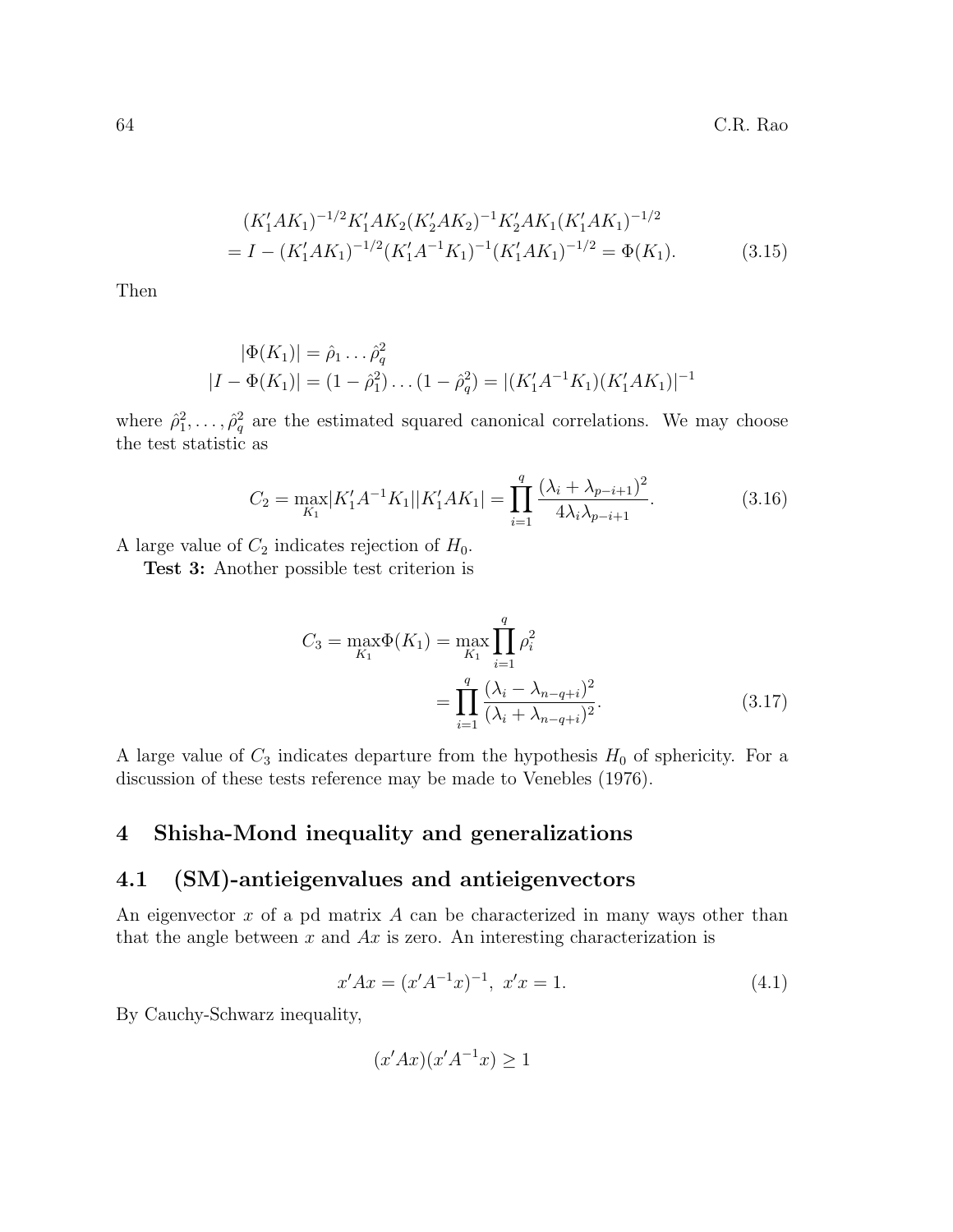so that

$$
d = x'Ax - (x'A^{-1}x)^{-1} \ge 0
$$
\n(4.2)

with equality holding when  $x$  is an eigenvector of  $A$ . Shisha and Mond (1967) have shown that [see also Styan (1983)],

$$
\max_{|x|=1} \left[ x'Ax - (x'A^{-1}x)^{-1} \right] = \left( \sqrt{\lambda_1} - \sqrt{\lambda_p} \right)^2 = \nu_1 \tag{4.3}
$$

so that  $(4.2)$  has an upper bound and is attained when x is

$$
(z_1 \text{ or } z_2) = \left[\sqrt{\lambda_1}/(\sqrt{\lambda_1} + \sqrt{\lambda_p})\right]^{1/2} x_1 \pm \left[\sqrt{\lambda_p}/(\sqrt{\lambda_1} + \sqrt{\lambda_p})\right]^{1/2} x_p. \tag{4.4}
$$

We call  $\nu_1$  as the first (SM)-antieigenvalue and  $z_1$  or  $z_2$  as the first (SM)-antieigenvector. [(SM) stands for Shisha-Mond. By analogy, Gustafson antieigenvalue may be called (K)-antieigenvalue as it is based on Kolmogorov inequality].

### 4.2 Higher order (SM)-antieigenvalues and antieigenvectors

As in Section 2.1, we seek

$$
\max_{\substack{x \perp z_1, z_2 \\ x'x = 1}} \left[ x'Ax - (x'A^{-1}x)^{-1} \right].
$$

Using the same type of argument as in Section 2.1 we find

$$
\max_{\substack{x \perp z_1, z_2 \\ x'x = 1}} \left[ x'Ax - (x'A^{-1}x)^{-1} \right] = \left( \sqrt{\lambda_2} - \sqrt{\lambda_{p-1}} \right)^2 = \nu_2 \tag{4.5}
$$

and the maximum is attained at  $x$  equal to

$$
(z_3 \text{ or } z_4) = \left[\sqrt{\lambda_2}/(\sqrt{\lambda_2} + \sqrt{\lambda_{p-1}})\right]^{1/2} x_2 \pm \sqrt{\lambda_{p-1}} / \left[ (\sqrt{\lambda_2} + \sqrt{\lambda_{p-1}})\right]^{1/2} x_{p-1}.
$$
\n(4.6)

We this build up the series

$$
(\nu_1; z_1, z_2), (\nu_2; z_3, z_4), \dots, (\nu_r; z_{2r-1}, z_{2r})
$$
\n
$$
(4.7)
$$

where  $r = [p/2]$  and  $\nu_i = (\sqrt{\lambda_i} - \sqrt{\lambda_{p-i+1}})^2$ .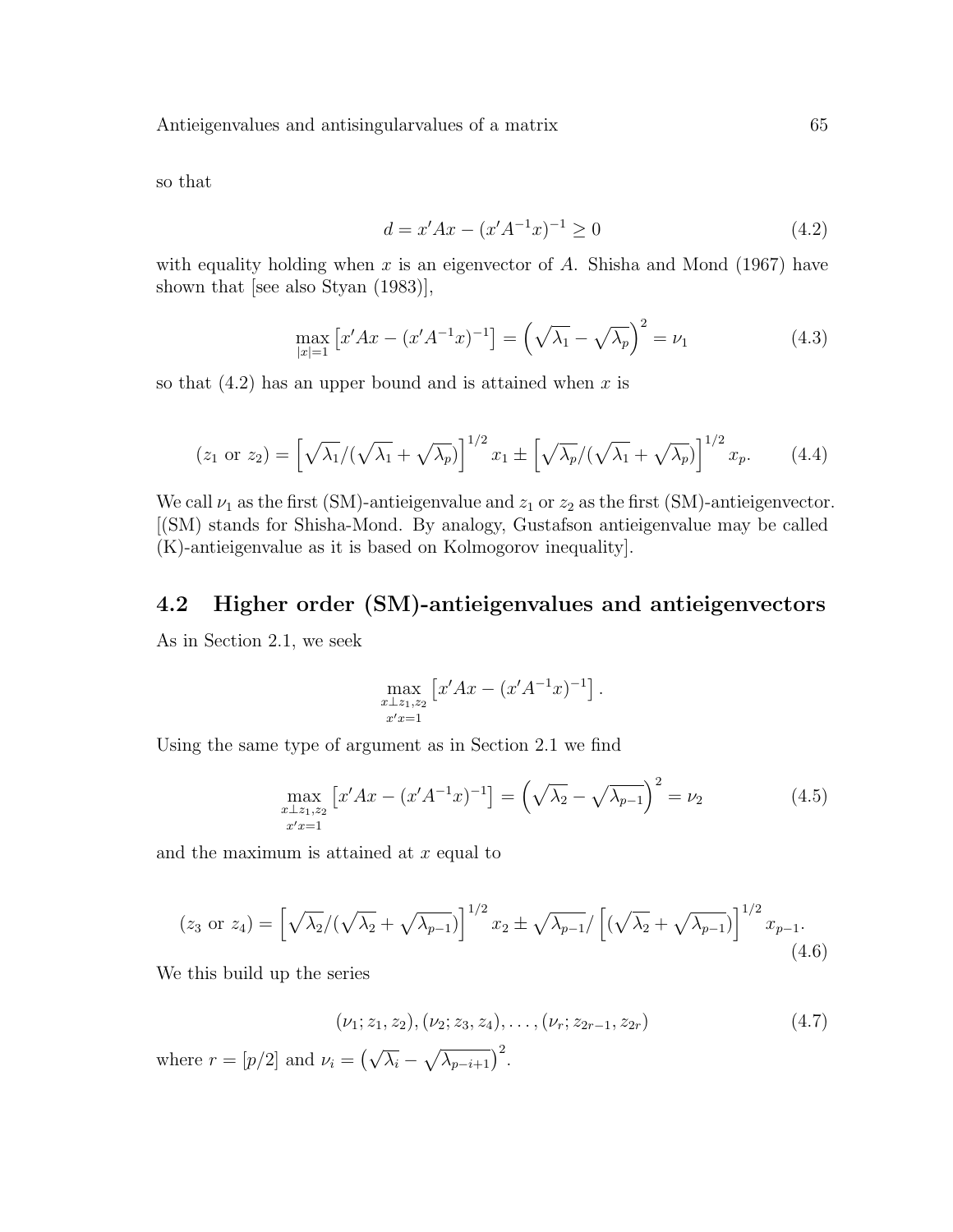### 4.3 Generalized Shisha-Mond inequality

Let X be a matrix of order  $p \times r$  such that  $X'X = I_r$ . For any given X,

$$
X'AX - (X'A^{-1}X)^{-1}
$$
 is and (4.8)

and is a null matrix if and only if  $S(X)$  is spanned by r eigenvectors of A. Now consider

$$
(X'A^{1/2} - (X'A^{-1}X)^{-1}X'A^{-1/2}) (A^{1/2}X - A^{-1/2}X(X'A^{-1}X)^{-1})
$$
  
= X'AX - (X'A^{-1}X)^{-1} = 0 \Rightarrow A^{1/2}X - A^{-1/2}X(X'A^{-1}X)^{-1} = 0  
\Rightarrow AX = XB, B = (X'A^{-1}X)^{-1}.

Using the spectral decomposition of  $B = Q\Delta Q'$ ,

$$
AX = XB \Rightarrow AX = XQ\Delta Q' \Rightarrow AXQ = XQ\Delta \tag{4.9}
$$

i.e.,  $XQ$  is a matrix whose columns are eigenvectors of A. This implies that  $S(X)$ is spanned by a set of eigenvectors of A and the if part if proved. The only if part follows easily.

A measure of departure from  $X'AX - (X'A^{-1}X)^{-1}$  is

trace 
$$
\left[ X'AX - (X'A^{-1}X)^{-1} \right]
$$
. (4.10)

It is shown in Rao (1985) that

$$
(4.10) \le \nu_1 + \ldots + \nu_m \tag{4.11}
$$

where  $\nu_i$  is the *i*-th (SM) antieigenvalue of A as defined in (4.7) and  $m = \min(r, p-r)$ . In Drury, Liu, Lu, Puntanen and Styan (2000), the inequality (4.11) is referred to as Rao inequality.

An interesting result arising out of (4.10) is the inequality

trace 
$$
[A_{11} - (A^{11})^{-1}]
$$
 = trace  $(A_{12}A_{22}^{-1}A_{21})$   
 $\leq \sum_{1}^{m} (\sqrt{\lambda_i} - \sqrt{\lambda_{p-i+1}})^2$ 

where  $A_{ij}$  and  $A^{ij}$  are the parts of

$$
A = \begin{pmatrix} A_{11} & A_{12} \\ A_{21} & A_{22} \end{pmatrix}, A^{-1} = \begin{pmatrix} A^{11} & A^{12} \\ A^{21} & A^{22} \end{pmatrix}.
$$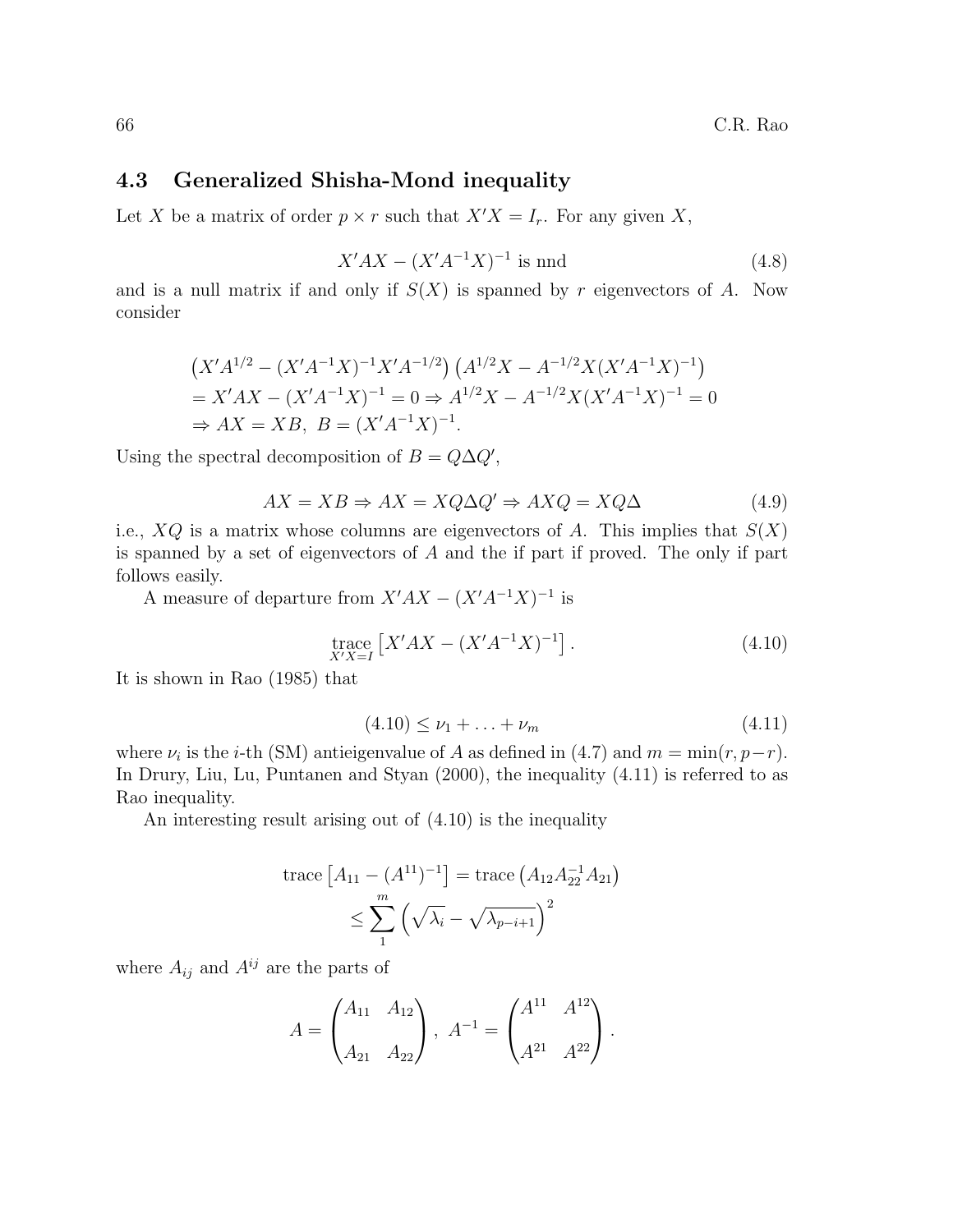### 5 Some related inequalities

### 5.1 (K)-antisingularvalues and vectors

Let A be a matrix of order  $p \times p$  with the singular value decomposition (SVD)

$$
A = \delta_1 x_1 y_1' + \ldots + \delta_p x_p y_p'
$$
\n
$$
(5.1)
$$

where  $\delta_1 \ge \delta_2 \ge \ldots \ge \delta_p > 0$  are singular<br>values of A,  $x_i$  and  $y_i$  such that  $x'_i x_i = y'_i y_i =$  $1, i = 1, \ldots, p$  are left and right singular vectors. A natural extension of Kantorovich inequality is (with  $x'x = 1 = y'y$ ),

$$
(x'Ay)(x'A^{-1}y) \le \frac{(\delta_1 + \delta_p)^2}{4\delta_1 \delta_p} = \omega_1
$$
\n(5.2)

and the maximum is attained at

$$
x = (u_1 \text{ or } u_2) = \frac{1}{\sqrt{2}} (x_1 \pm x_p), y = (v_1 \text{ or } v_2) = \frac{1}{\sqrt{2}} (v_1 \pm v_p).
$$
 (5.3)

We call  $\omega_1$  as the first  $(K)$ -antisingularvalue with  $(u_1, u_2), (v_1, v_2)$  as  $(K)$ -antisingularvectors.

As in Section 2.1, we can show that

$$
\max_{\substack{x \perp u_1 u_2 y \perp v_1, v_2}} (x' A y)(y' A^{-1} x) = \frac{(\delta_2 + \delta_{p-1})^2}{4 \delta_2 \delta_{p-1}} = \omega_2
$$
\n(5.4)

and the maximum is attained at

$$
x = (u_3 \text{ or } u_4) = \frac{1}{\sqrt{2}} (x_2 \pm x_{p-1}), y = (v_3 \text{ or } v_4) = \frac{1}{\sqrt{2}} (y_2 \pm y_{p-1}).
$$
 (5.5)

Thus we obtain the sequence of  $(K)$ -antisingularvalues and singularvectors

$$
(\omega_1; u_1, u_2, v_1, v_2), (\omega_2; u_3, u_4, v_3, v_4), \dots, (\omega_r; u_{2r-1}, u_{2r}, v_{2r-1}, v_{2r})
$$
 (5.6)  
where  $r = \left[\frac{p}{2}\right]$ , and  $\omega_i = (\delta_i + \delta_{p-i+1})^2 / 4\delta_i \delta_{p-i+1}$ .

#### 5.2 A generalization

Let X and Y be  $p \times r$  and  $p \times s$  matrices of ranks r and s respectively with  $r \geq s$ and  $X'X = I_r$ ,  $Y'Y = I_s$  and A be a nonsingular matrix with the SVD

$$
A = \delta_1 x_1 y_1' + \ldots + \delta_p x_p y_p'. \tag{5.7}
$$

The following inequalities have been proved in Khatri and Rao (1981, 1982).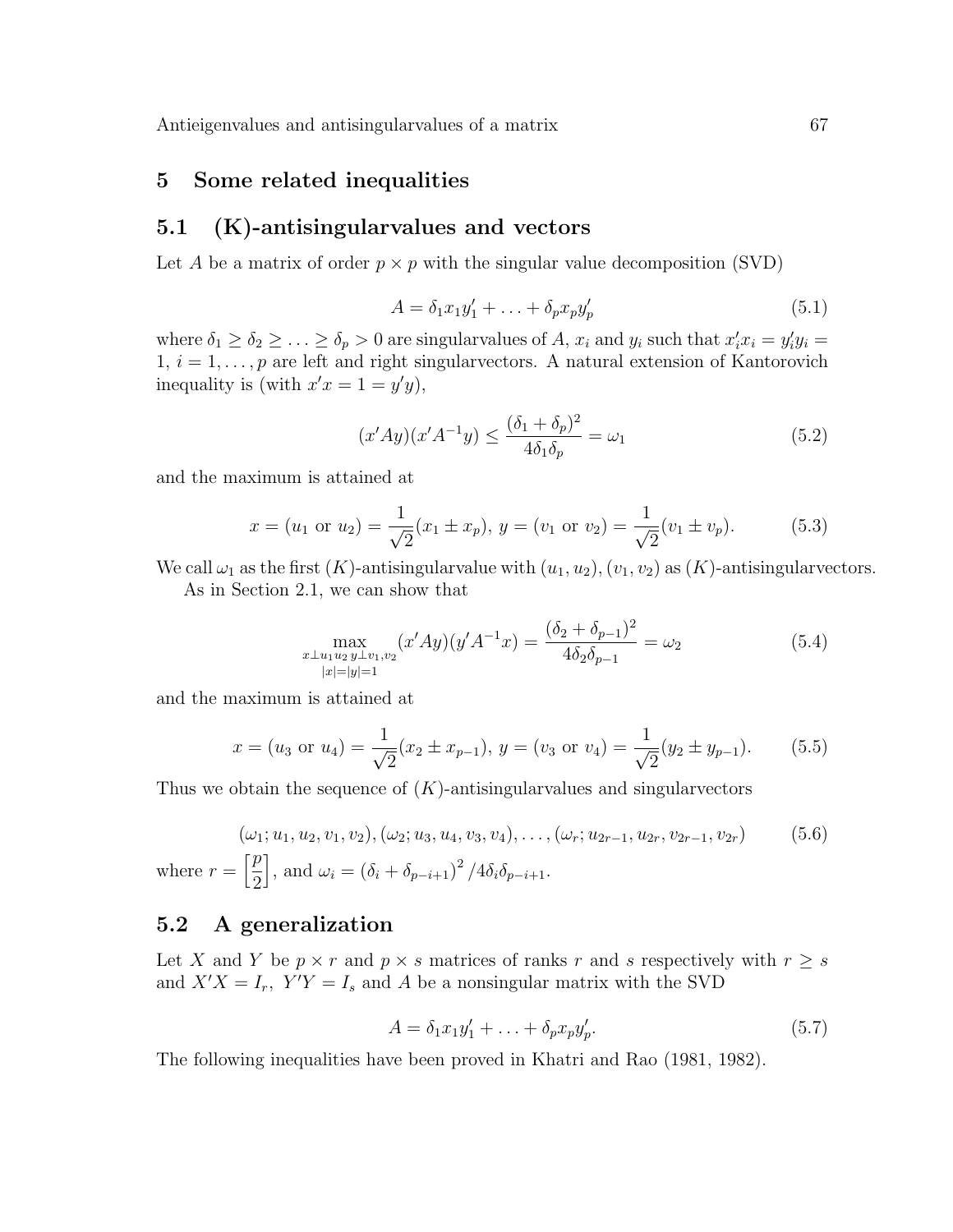$$
(i) \quad |X'AYY'A^{-1}X| \leq \prod_{i=1}^{\min(r,n-s)} \omega_i
$$
\n
$$
(ii) \quad \text{trace}(X'AYY'A^{-1}X) \leq \sum_{i=1}^r \omega_i \text{ if } p \geq r+s
$$
\n
$$
\leq \left(\sum_{i=1}^{p-s} \omega_i\right) + (r+s-p) \text{ if } p < r+s \qquad (5.9)
$$

where

$$
\omega_i = (\delta_i + \delta_{p-i+1})^2 / 4\delta_i \delta_{p-i+1}.
$$

The result (5.8) generalizes an inequality due to Strang (1960).

Other inequalities proved by Khatri and Rao (1981, 1982) are as follows. let B and C be symmetric nonsingular matrices such that  $BC = CB$  and  $BC^{-1}$  is pd, X be  $p \times r$  matrix of rank r and  $\lambda_1 \geq \cdots \lambda_p$  be the eigenvalues of  $BC^{-1}$ . Then

(i). 
$$
\frac{|X'B^2X||X'C^2X|}{|X'BCX|^2} \le \prod_{i=1}^m \frac{(\lambda_i + \lambda_{p-i+1})^2}{4\lambda_i \lambda_{p-i+1}}
$$
(5.10)

(ii). trace 
$$
(X'B^2X(X'BCX)^{-1}X'C^2X(X'BCX)^{-1})
$$
  

$$
\leq \sum_{i=1}^m \frac{(\lambda_i + \lambda_{p-i+1})^2}{4\lambda_i \lambda_{p-i+1}} + (p-m)
$$
(5.11)

where  $m = \min(r, p - r)$ . The result (5.10) generalizes the inequality of Greub and Rheinboldt (1959) proved for the special case of  $r = 1$ .

The inequalities (5.8)-(5.11) are referred to as Khatri-Rao inequalities in Drury, Liu, Lu, Puntanen and Styan (2000).

# 6 Antieigenvalues of  $A$  with respect to  $B$

Let  $\lambda_1, \ldots, \lambda_p$  be the eigenvalues of an nnd  $p \times p$  matrix A with respect to a pd matrix B, i.e., solutions of the matrix equation

$$
|A - \lambda B| = 0.\t(6.1)
$$

Corresponding to a root  $\lambda_i$ , there is an eigenvector  $x_i$  such that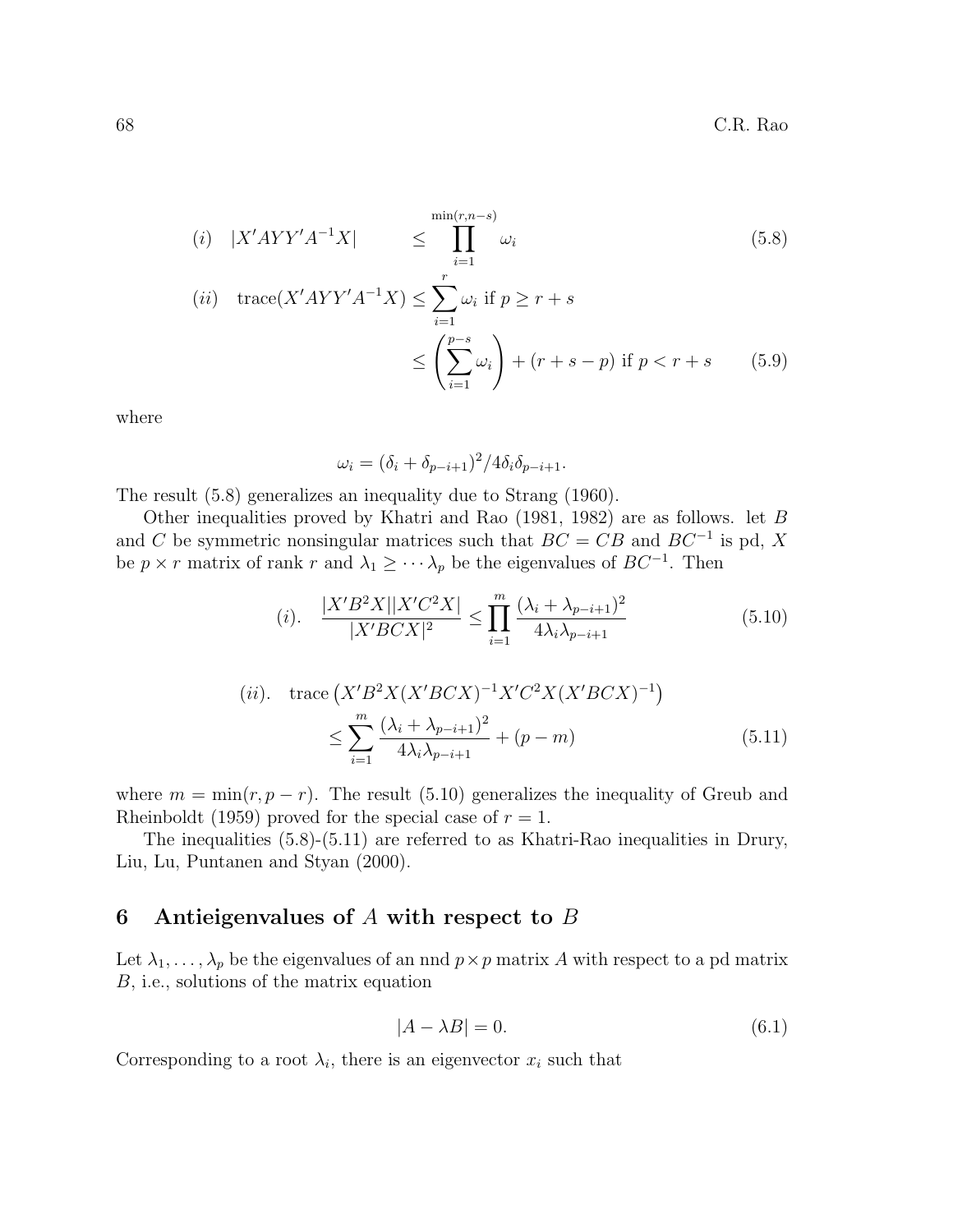$$
Ax_i = \lambda_i Bx_i.
$$

The cosine of the angle between  $Ax_i$  and  $Bx_i$ ,  $\cos(Ax_i, Bx_i) = 1$ . We define the first antieigenvalue as

$$
\min_{x} \left[\cos(Ax, Bx)\right] = \min_{x} \frac{x'ABx}{\sqrt{(x'A^2x)(x'B^2x)}}
$$
\n
$$
= \min_{y} \frac{(y'Cy)}{\sqrt{(y'y)(y'CC'y)}}, \ C = B^{-1}A. \tag{6.2}
$$

Case 1. C is symmetric.

The ratio (6.2) reduces to

$$
\frac{y'Cy}{\sqrt{(y'y)(y'C^2y)}}
$$

and the minimum value is, by Kantorovich inequality,

$$
\mu_1 = \frac{2\sqrt{\lambda_1 \lambda_p}}{\lambda_1 + \lambda_2}.
$$

Case 2. C is not symmetric.

There is no closed form solution. The vector  $y$  at which  $(6.2)$  takes a stationary value is a solution of the equation

$$
(C + C')u = \alpha y + \beta CC'y
$$
  

$$
\alpha = \frac{y'(C + C')y}{y'y}, \ \beta = \frac{y'(C + C')y}{y'CC'y}
$$
(6.3)

which can be written in another form

$$
(C + C')y = \alpha (I + \nu CC')y
$$
  

$$
\nu = y'y/y'CC'y
$$
 (6.4)

and also as

$$
(C + C')y = \beta (CC' + \nu I)y
$$
  

$$
\nu = y'CC'y/y'y.
$$
 (6.5)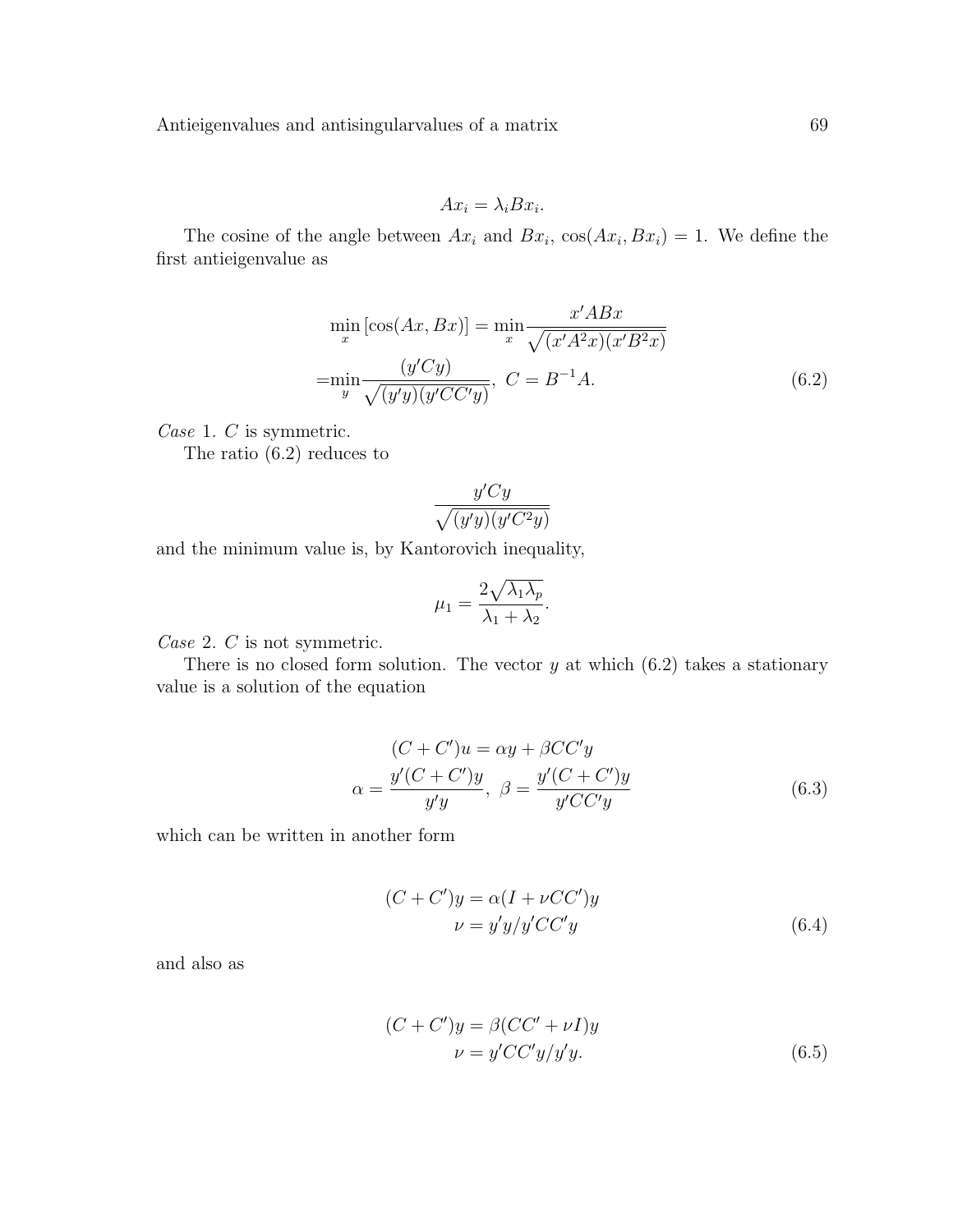In (6.5),  $\nu \in [\nu_p, \nu_1]$ , where  $\nu_1$  and  $\nu_p$  are the largest and smallest eigenvalues of CC'. For any given  $\nu$ , we have from first equation in (6.5) p roots and corresponding eigenvectors

$$
\beta_i(\nu), y_i(\nu), i = 1, \dots, p \tag{6.6}
$$

which are continuous functions of  $\nu$  [Kato (1980)]. Define the function

$$
g_i(\nu) = \frac{y_i'(\nu)CC'y_i(\nu)}{y_i'(\nu)y_i(\nu)}, \quad i = 1, \dots, p. \tag{6.7}
$$

We have to pick up those values of  $(i, \nu)$  for which  $g_i(\nu) = 0$ . Let  $\nu_i$  be the value at which  $g_i(\nu_i) = 0$ . Compute

$$
\beta_i(\nu_i) = \frac{y_i'(\nu_i)(C + C')y_i(\nu_i)}{y_i'(\nu_i)(CC' + \nu_i I)y_i(\nu_i)}.
$$
\n(6.8)

The stationary values of the function

$$
\cos^2 \theta = (y'Cy)^2/(y'y)(y'CC'y)
$$

are provided by

$$
\beta_i^2 \nu_i, \quad i = 1, \dots, p \tag{6.9}
$$

from which the minimum or maximum value can be chosen.

### 7 Homologous canonical correlations

Let  $u$  and  $v$  be  $p$ -vector random variables with the joint covariance matrix

$$
\begin{pmatrix} A & C \\ C' & B \end{pmatrix} . \tag{7.1}
$$

For instance  $u$  may be  $p$  measurements on a parent and  $v$  the corresponding measurements taken on an offspring. In the theory of canonical correlations, linear functions  $a'u$  and  $b'v$ , where a and b are different, are sought to maximize the correlation between  $a'u$  and  $b'v$ . We raise the question: for what linear function of the measurements the parent offspring correlation is a maximum. We consider linear functions  $x'u$  and  $x'v$  and compute their correlation coefficient

$$
\rho = \frac{x'Cx}{\sqrt{(x'Ax)(x'Bx)}}.\tag{7.2}
$$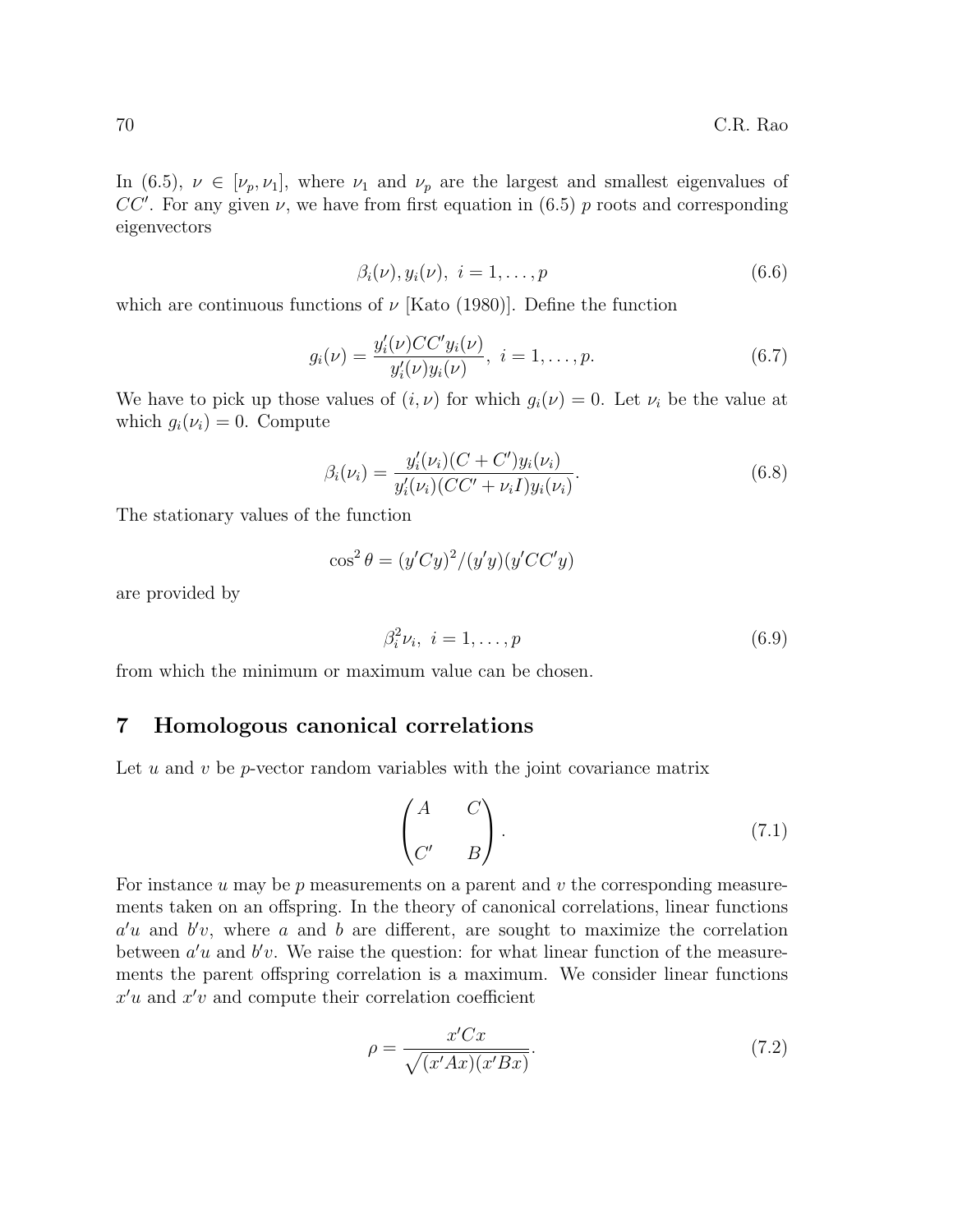The values of (7.2) at stationary points have been termed as homologous canonical correlations by Rao and Rao (1987).

To obtain the stationary values of  $(7.2)$ , we equate the derivative of  $(7.2)$  with respect to x to zero [Rao (1973), p.72]. This yields the equations

$$
\lambda Ax + \mu Bx = 2Cx
$$
  

$$
\lambda x'Ax = x'Cx
$$
 (7.3)

introducing two additional constants  $\lambda$  and  $\mu$ , which is equivalent to the equations

$$
\lambda(A + \nu B)x = 2Cx
$$
  

$$
x'Ax = \nu x'Bx
$$
 (7.4)

introducing two additional variables  $\lambda$  and  $\nu$ .

Since  $A$  and  $B$  are pd matrices, there exists a nonsingular transformation  $S$  such that  $A = S \Delta S'$  and  $B = SS'$  where  $\Delta$  is a diagonal matrix [Rao (1973), p.41]. Then writing  $y = Sx, W = S^{-1}C(S^{-1})'$ , the equations (7.4) assume the simpler form

$$
\lambda(\Delta + \nu I)y = 2Cy
$$
  

$$
y'\Delta y = \nu y'y.
$$
 (7.5)

If  $\delta_1, \ldots, \delta_p$  are the diagonal elements of  $\Delta$  and  $y_1, \ldots, y_p$  are the components of y, we obtain the equations for  $y_1, \ldots, y_p$  from (7.5) as

$$
2y'y[(e'_iCy)y_1 - (e'_1Cy)y_i] = y_1y_i(\delta_i - \delta_1)y'Cy, \ i = 1, ..., p \qquad (7.6)
$$

where  $e_i$  is the elementary vector with unity as the *i*-th component and zeros elsewhere. In (7.6). we have  $(p-1)$  quartic equations in  $(p-1)$  ratios  $(x_2/x_1), \ldots, (x_p/x_1)$ . The solution of these equations poses a complicated computational problem except in the case of  $p = 2$  when we have one quartic equation as observed by Kouvaritakis and Cameron (1980).

Rao and Rao (1987) discuss a general computational method for obtaining the stationary values of (7.2) using the equation (7.4)

$$
2Cx = \lambda(A + \nu B)x
$$
  
x'Ax = \nu x'Bx. (7.7)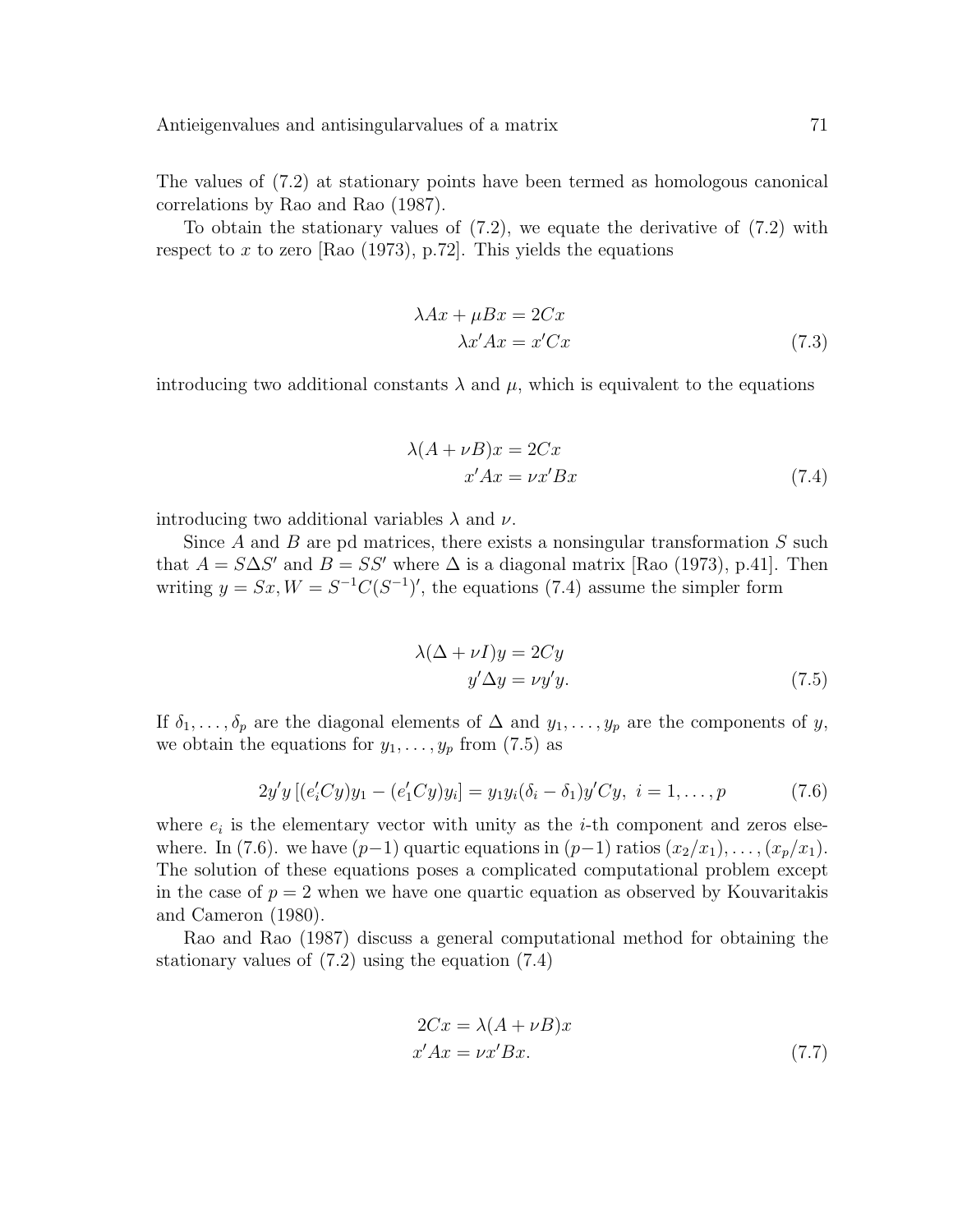Observe that  $\nu \in [\nu_p, \nu_1]$  where  $\nu_1 \geq \ldots \geq \nu_p$  are the eigenvalues of A with respect to B, i.e., the roots of  $|A - \nu B| = 0$ . For any given  $\nu \varepsilon[\nu_p, \nu_1]$ , the first equation in (7.7) provides p eigenvalues

$$
\lambda_1(\nu) \ge \ldots \ge \lambda_p(\nu) \tag{7.8}
$$

of 2C with respect to  $(A + \nu B)$  and p associated eigenvectors

$$
x_1(\nu), \ldots, x_p(\nu). \tag{7.9}
$$

The pair  $(\nu, x_i(\nu))$  will be a solution of (7.7) if and only if

$$
\nu = x_i'(\nu)Ax_i(\nu)/x_i'(\nu)Bu_i(\nu).
$$
 (7.10)

The method is illustrated with an example in Rao and Rao (1987). It would be of interest to find a suitable algorithm to solve the equations (7.7).

The special case of  $(7.2)$  with  $C = I$  (which reduces to the product of two Rayleigh quotients) originally arose in attempts to design control systems with minimum norm feedback matrices [Kouvaritakis and Cameron (1980), Cameron and Kouvaritakis (1980)] and also in the study of the stability of multivariable nonlinear feedback systems [Cameron (1983)].

### 8 Additional remarks

Ando (2000a,b,c) extended the Kantorovich and Shisha-Mond inequalities to a "compression"  $\Phi_C(A)$  of a unital positive map  $\Phi(A)$  from  $p \times p$  matrices to  $r \times r$  matrices. The map  $\Phi$  between *C*-algebras is said to be unital positive if it is unit-preserving and positivity-preserving, respectively. For a pd matrix  $A$ , he showed that

$$
\left| \{\Phi_C(A)\}^{-1} \Phi_C(A^2) \{\Phi_C(A)\}^{-1} \right| = \frac{|\Phi_C(A^2)|}{|\Phi_C(A)|^2}
$$
  

$$
\leq \prod_{i=1}^m \frac{(\lambda_i + \lambda_{p-i+1})^2}{4\lambda_i \lambda_{p-i+1}}
$$
(8.1)

trace 
$$
(\Phi_C(A) - {\Phi_C(A^{-1})}^{-1}) \le \sum_{i=1}^m (\sqrt{\lambda_i} - \sqrt{\lambda_{p-i+1}})^2
$$
 (8.2)

where  $m = \min(r, n - r)$ . He also established a series of majorization results:

$$
\{\xi_i\}_{i=1}^m \prec_w \left\{\frac{1}{4}(\lambda_i - \lambda_{p-i+1})^2\right\}_{i=1}^m
$$
\n(8.3)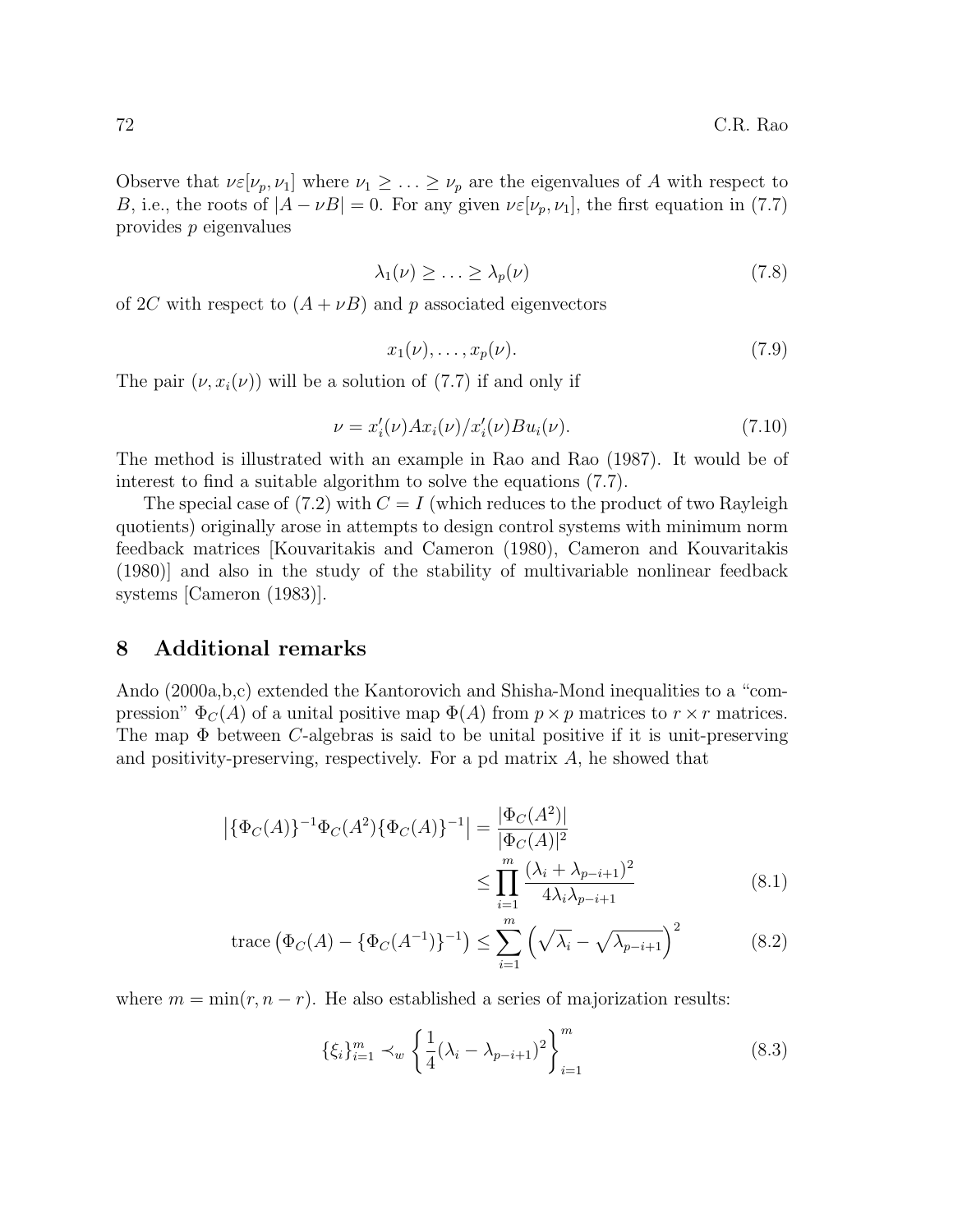Antieigenvalues and antisingularvalues of a matrix  $\frac{73}{2}$ 

where  $\xi_1, \ldots, \xi_m$  are the eigenvalues of  $X'A^2X - (X'AX)^2$ , and

$$
\left\{ \log \eta_i \right\}_{i=1}^m \prec_w \left\{ \log \left[ \frac{(\lambda_i + \lambda_{p-i+1})^2}{4\lambda_i \lambda_{p-i+1}} \right] \right\}_{i=1}^m \tag{8.4}
$$

where  $\eta_i$  are eigenvalues of

$$
\{\Phi_C(A)\}^{-1}\,\Phi_C(A^2)\,\{\Phi_C(A)\}^{-1}.\tag{8.5}
$$

Ando mentions that Bloomfield-Watson-Knott, Khatri-Rao and Rao inequalities are three "most essential" results for deriving his majorization results.

### References

- Alparger, G. (1996). The Kantorovich inequality, with some extensions and with some statistical applications. Thesis submitted to McGill University, Montreal, for the degree of Master of Science.
- Ando, T. (2000a). Majorization of eigenvalues. Lecture notes for lecture presented at the Special Conference on Functional Analysis and Linear Algebra, Indian Statistical Institute - Delhi Centre, January 3-7, 2000, preprint.
- Ando, T. (2000b).Bloomfield-Watson type inequalities for eigenvalues. Lecture notes for lecture presented at the International Conference on Mathematical Analysis and its Applications (ICMAA-2000), National Sun Yat-sen University, Taiwan, January 17-21, 2000, preprint.
- Ando, T. (2000c). From determinant and trace inequalities to majorization of eigenvalues. Lecture notes for invited lecture to be presented at the Ninth International Workshop on matrices and Statistics, in Celebration of C.R. Rao's 80th Birthday (Hyderabad, India, December 9-13, 2000), preprint.
- Bartman, F.C. and Bloomfield, P. (1981). Inefficiency and correlation, Biometrika, 68, 67-71.
- Bloomfield, P. and Watson, G.S. (1975). The inefficiency of least squares, Biometrika, 62, 121-128.
- Cameron, R.G. and Kouvaritakis, B. (1980). Minimizing the norm of output feedback controllers used in pole placement, Int. J. Control, 32, 759-770.
- Cameron, R.G. (1983). Minimizing the product of two Raleigh quotients, Linear and Multilinear Algebra, 13, 177-178.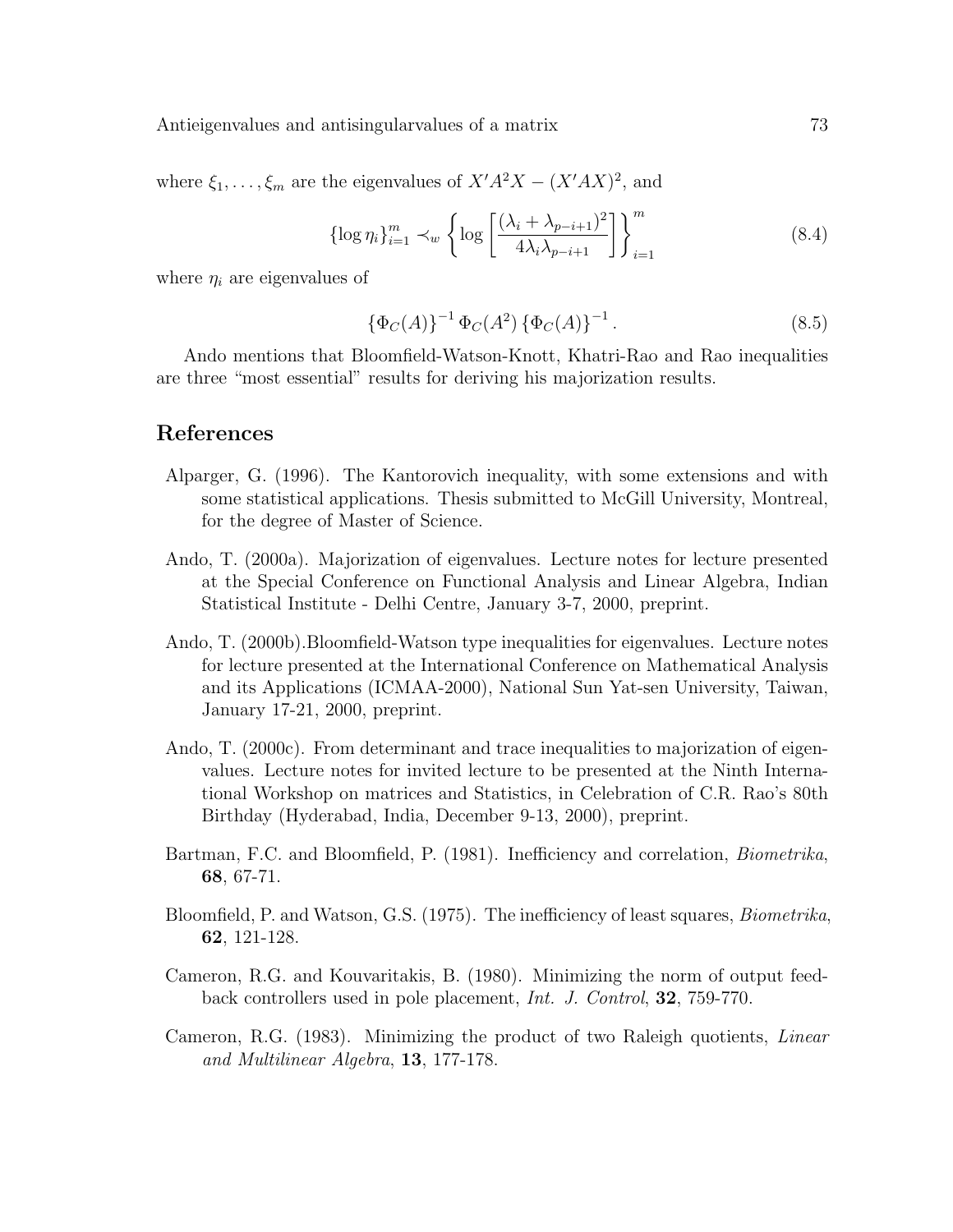- Davis, C. and Schneider, H. (1996). Helmut Wielandt: Mathematishe Werke/Mathematical Works - Volume 2: Linear Algebra and Analysis, Watter de Gruyter, Berlin, 156-162.
- Drury, S.W., Liu, S., Lu, C., Puntanen, S. and Styan, G.H. (2000). Some comments on several matrix inequalities with applications to canonical correlations: Historical background and recent developments, Report A 332, Department of mathematics, Statistics and Philosophy, University of Tampere, Tampere, Finland.
- Eaton, M.L. (1976). A maximization problem and its application to canonical correlation, J. Multivariate Anal., 6, 422-425.
- Frucht Werthrimer, Robert. (1943). Sobre algunas desiguldades: Observacion relativa a la solución del Problem No.21, indicada por el Ing. Ernesto M. Saleme (in Spanish), 170 Mathemastical Notoe-Boletin del Instituto de Mathem´atica (Rosaria) 3, 41-46.
- Greub, W. and Rheinboldt, W. (1959). On a generalization of an inequality of L.V. Kantorovich, *Proc. Math. Soc.*, **10**, 407-415.
- Gustafson, K.E. (1968). The angle of an operator and positive operator products, Bull. AMS, 74, 488-492.
- Gustafson, K.E. (1999). The geometrical meaning of Kantorovich-Wielandt inequalities, Linear Algebra and Appl., 296, 143-151.
- Gustafson, K.E. (2000a). An extended operator trigonometry, Linear Algebra Appl., 319, 117-135.
- Gustafson, K. (2000b). Quantum trigonometry, infinite dimensional analysis, Quantum Probability and Related Topics, 3, 33-52.
- Gustafson, K. (2002). Operator trigonometry of statistics and economics, Linear Algebra Appl., 354, 141-158.
- Gustafson, K.E. and Rao, O.K.M. (1997). Numerical Range: The Field of Values of Linear Operators and Matrices, Springer, Berlin.
- Kantorovich, L. (1952). Functional Analysis and Applied Mathematics (translated from the Russian Edition (1948)). Report No.1509, Washington, D.C.: National Bureau of Standards.
- Kato, T. (1980). Perturbation Theory, (Second Edition, Chapter 2), Springer Verlag.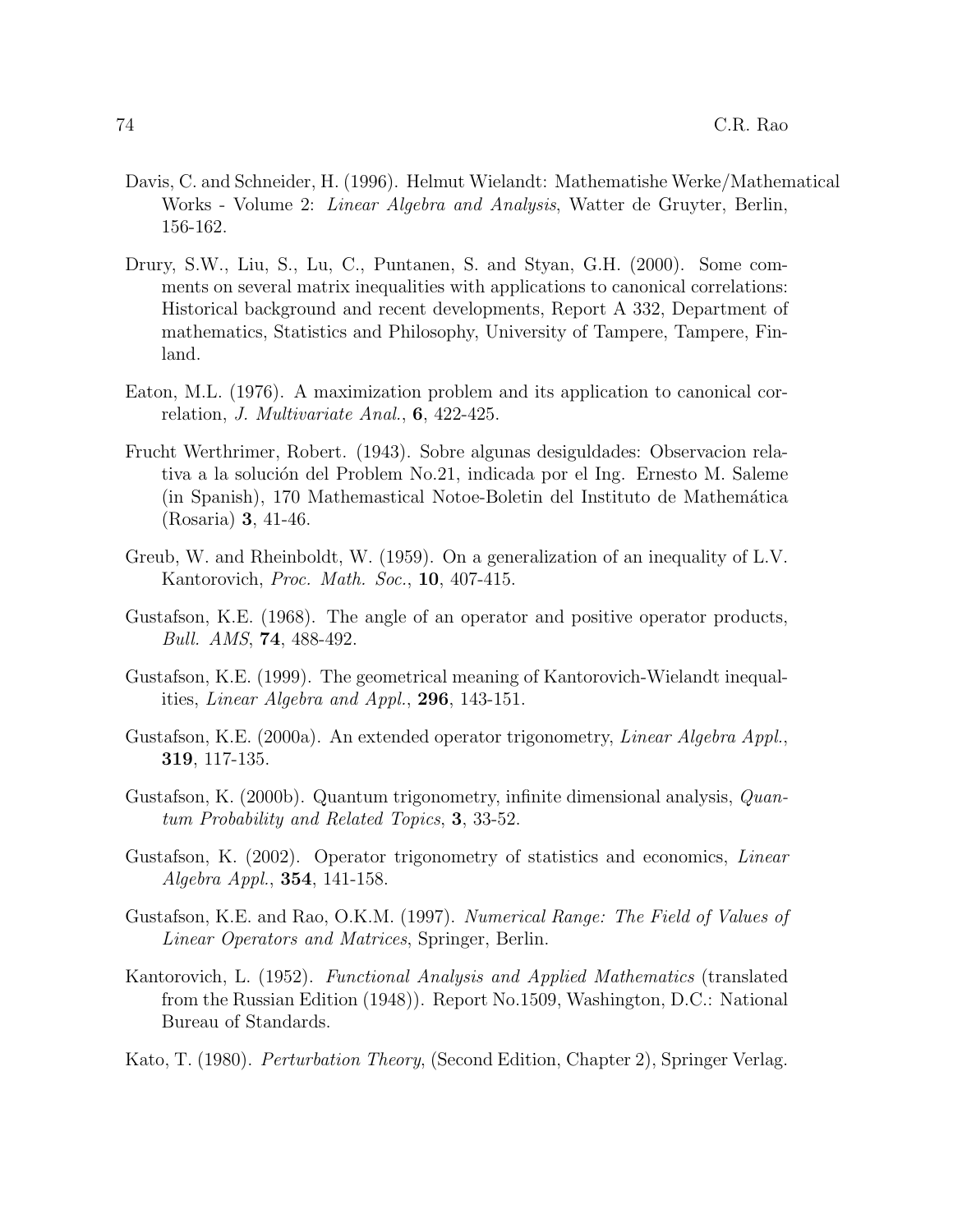- Khatri, C.G. (1978). Some optimization problems with applications to canonical correlations and sphericity tests, J. Multivariate Analysis, 8, 453-467. Correction (1982), J. Multivariate Analysis, 12, 612.
- Khatri, C.G. and Rao, C.R. (1981). Some extensions of Kantorovich inequality and statistical applications, J. Multivariate Analysis, 11, 499-505.
- Khatri, C.G. and Rao, C.R. (1982). Some generalizations of Kantorovich inequality,  $Sankhy\bar{a}$  A, 44, 91-102.
- Khattree, R. (2001). On the calculation of antieigenvalues and antiengenvectors, J. Interdisciplinary Mathematics, 4, 195-199.
- Khattree, R.  $(2002)$ . Generalized antieigenvalues of order r, American J. Math. Management Sciences (to appear).
- Khattree, R. (2003). Antieigenvalues and antieigenvectors in statistics, J. Stat. Planning and Inference, 114, 131-144.
- Knott, M. (1975). On the minimum efficiency of least squares, *Biometrika*, **62**, 129-132.
- Kouvaritakis, B. and Cameron, R.G. (1980). Pole placement with minimized norm controllers, Proc. IEEE, 127, 32-36.
- Krein, M.G. (1969). Angular localization of spectrum of a multiplication integral in Hilbert space, Func. Anal. and Applic., **3**, 89-90.
- Rao, C.R. (1967). Least squares theory using an estimated dispersion matrix and its application to measurement of signals, In Proc. Fifth Berkeley Symposium on Mathematical Statistics and Probability, Vol.1, University of California Press, 355-372.
- Rao, C.R. (1973). Linear Statistical Inference and its Applications (Second Edition), John Wiley, New York.
- Rao, C.R. (1985). The inefficiency of least squares, *Linear Algebra and Appl.*, 70, 249-255.
- Rao, C.R. and Rao, C. Veerendra. (1987). Stationary values of two Rayleigh quotients: Homologous canonical correlations,  $Sankhy\bar{a}$ , 49 B, 113-125.
- Rao, C.R. and Rao, M.B. Matrix Algebra and its Applications to Statistics and Econometrics, World Scientific, Singapore.